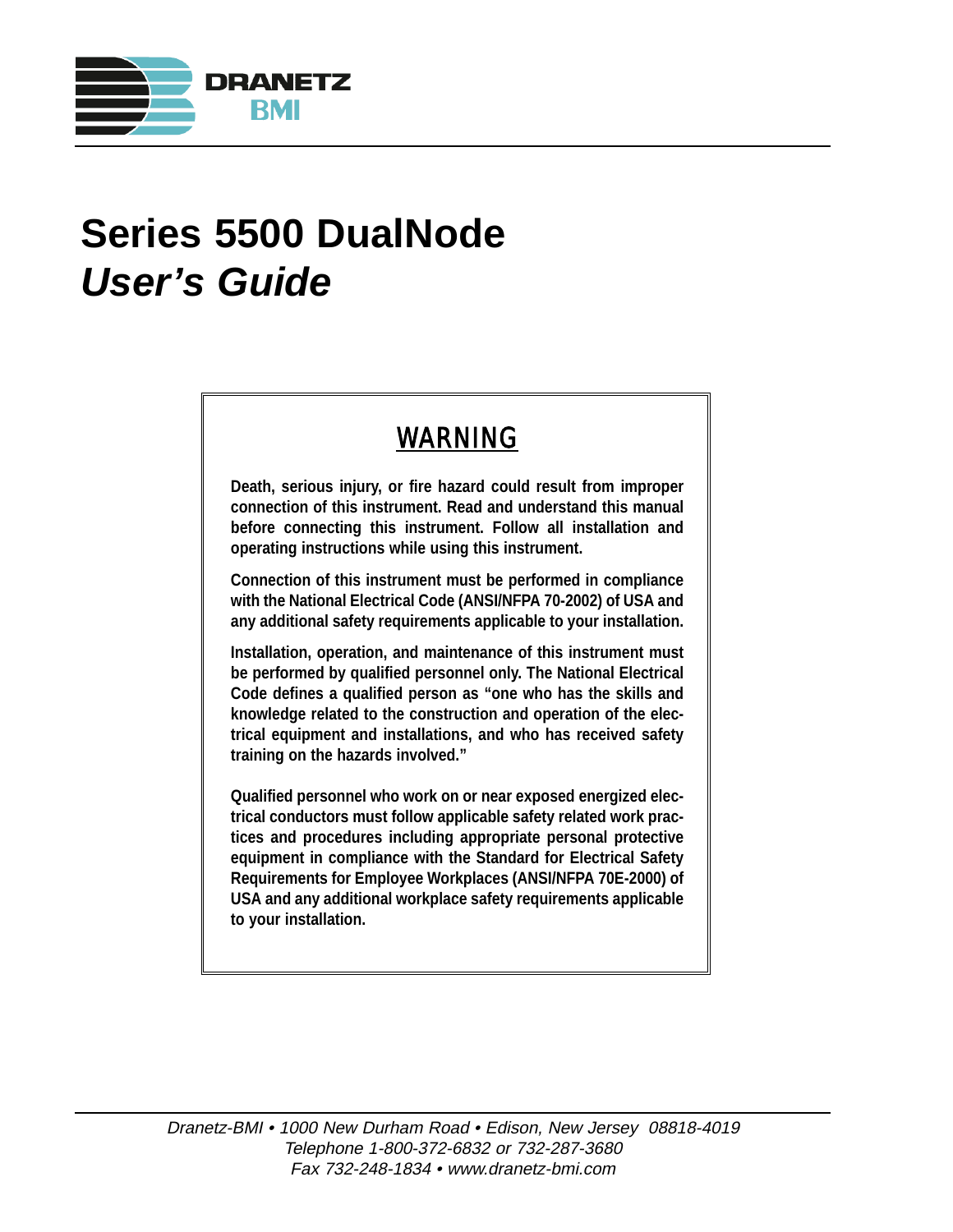Published by Dranetz-BMI 1000 New Durham Road Edison, NJ 08818-4019 USA Telephone: 1-800-372-6832 or 732-287-3680 Fax: 732-248-1834 Web site: www.dranetz-bmi.com

InfoNode, DataNode, Signature System and Node Center are registered trademarks of Dranetz-BMI.

Answer Module is a registered trademark of Electrotek Concepts.

Copyright © 2002, 2003 Dranetz-BMI All rights reserved.

*No part of this book may be reproduced, stored in a retrieval system, or transcribed in any form or by any means—electronic, mechanical, photocopying, recording, or otherwise—without prior written permission from the publisher, Dranetz-BMI, Edison, NJ 08818-4019.*

Printed in the United States of America.

P/N UG-5590 Rev. C

US Pat Nos. 4,694,402, 5,481,468, 5,574,654, 5,933,092, 5,862,391, 5,764,155, 5,696,501, 5,768,148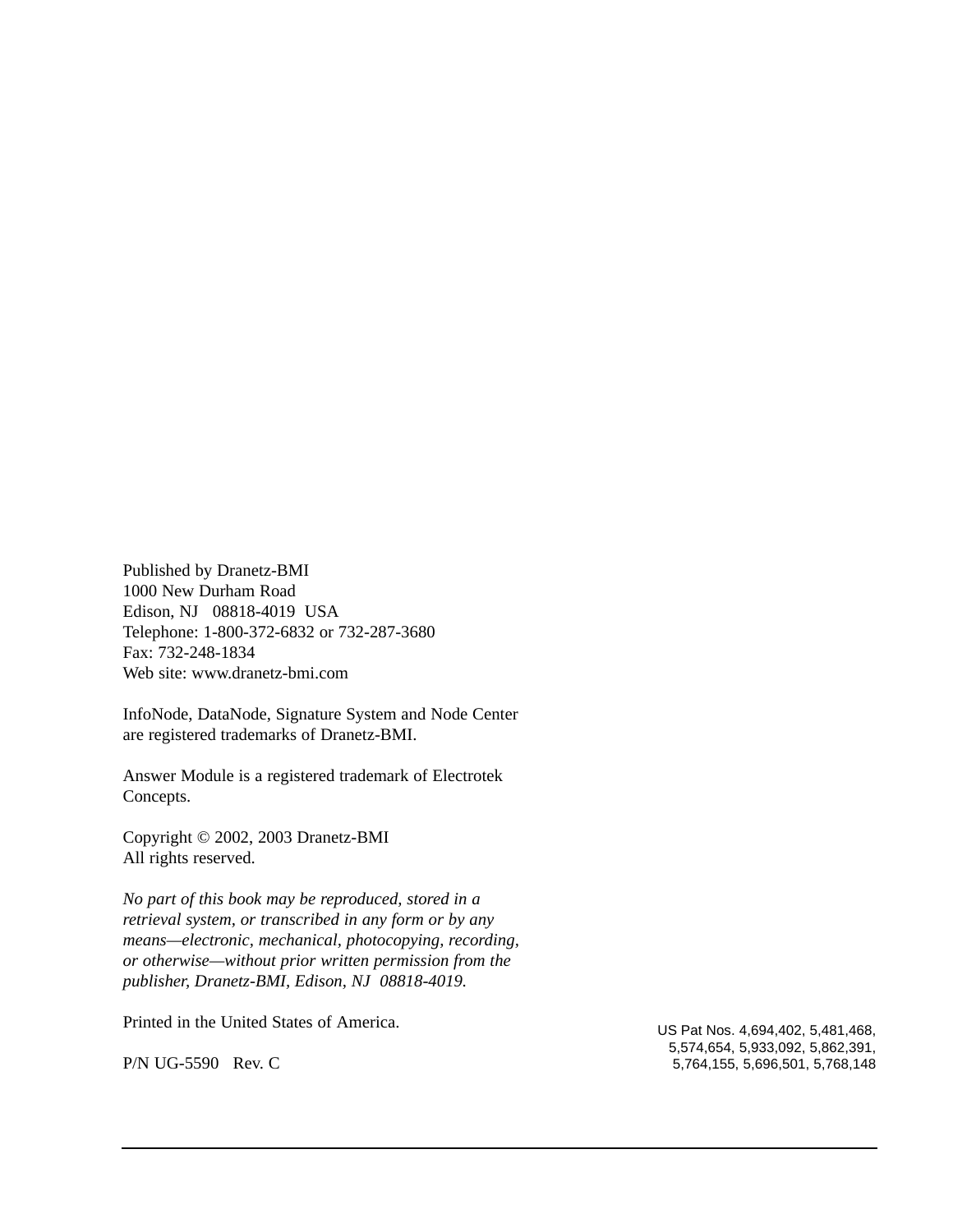## **ADVERTENCIA**

**Una conexión incorrecta de este instrumento puede producir la muerte, lesiones graves y riesgo de incendio. Lea y entienda este manual antes de conectar. Observe todas las instrucciones de instalación y operación durante el uso de este instrumento.**

**La conexión de este instrumento debe ser hecha de acuerdo con las normas del Código Eléctrico Nacional (ANSI/NFPA 70-2002) de EE. UU., además de cualquier otra norma de seguridad correspondiente a su establecimiento.**

**La instalación, operación y mantenimiento de este instrumento debe ser realizada por personal calificado solamente. El Código Eléctrico Nacional define a una persona calificada como "una que esté familiarizada con la construcción y operación del equipo y con los riesgos involucrados."**

# **AVERTISSEMENT**

**Si l'instrument est mal connecté, la mort, des blessures graves, ou un danger d'incendie peuvent s'en suivre. Lisez attentivement ce manuel avant de connecter l'instrument. Lorsque vous utilisez l'instrument, suivez toutes les instructions d'installation et de service.**

**Cet instrument doit être connecté conformément au National Electrical Code (ANSI/NFPA 70-2002) des Etats-Unis et à toutes les exigences de sécurité applicables à votre installation.**

**Cet instrument doit être installé, utilisé et entretenu uniquement par un personnel qualifié. Selon le National Electrical Code, une personne est qualifiée si "elle connaît bien la construction et l'utilisation de l'équipement, ainsi que les dangers que cela implique."**

# **WARNUNG**

**Der falsche Anschluss dieses Gerätes kann Tod, schwere Verletzungen oder Feuer verursachen. Bevor Sie dieses Instrument anschliessen, müssen Sie die Anleitung lesen und verstanden haben. Bei der Verwendung dieses Instruments müssen alle Installation- und Betriebsanweisungen beachtet werden.**

**Der Anschluss dieses Instruments muss in Übereinstimmung mit den nationalen Bestimmungen für Elektrizität (ANSI/NFPA 70-2002) der Vereinigten Staaten, sowie allen weiteren, in Ihrem Fall anwendbaren Sicherheitsbestimmungen, vorgenommen werden.**

**Installation, Betrieb und Wartung dieses Instruments dürfen nur von Fachpersonal durchgeführt werden. In dem nationalen Bestimmungen für Elektrizität wird ein Fachmann als eine Person bezeichnet, welche "mit der Bauweise und dem Betrieb des Gerätes sowie den dazugehörigen Gefahren vertraut ist."**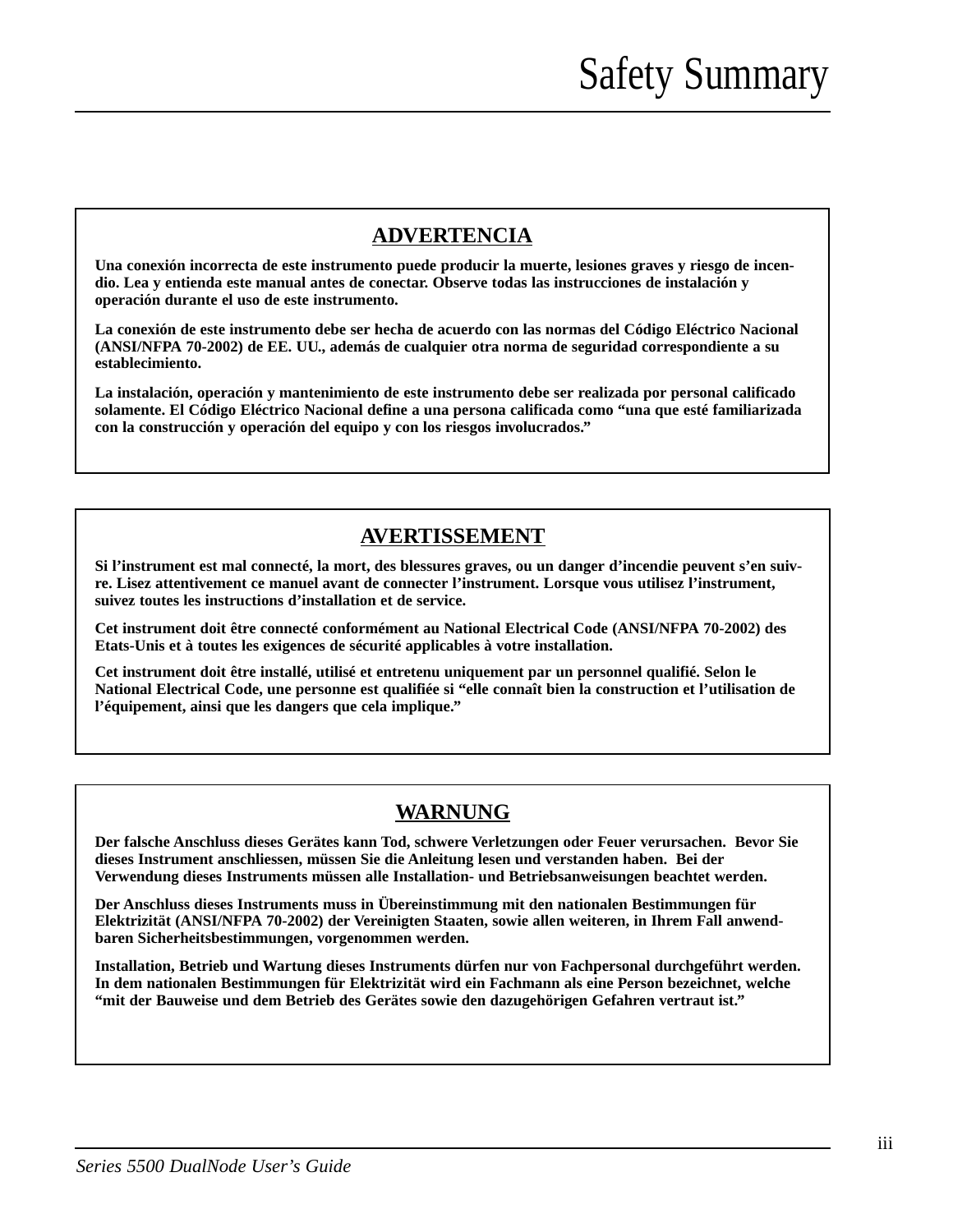# Safety Summary

#### **Definitions**

WARNING statements inform the user that certain conditions or practices could result in loss of life or physical harm.

CAUTION statements identify conditions or practices that could harm the Series 5500, its data, other equipment, or property.

NOTE statements call attention to specific information.

#### **Symbols**

The following International Electrotechnical Commission (IEC) symbols are marked on the top and rear panel in the immediate vicinity of the referenced terminal or device:



Caution, refer to accompanying documents (this manual).



Alternating current (ac) operation of the terminal or device.



Direct current (DC) operation of the

terminal or device.



Protective conductor terminal.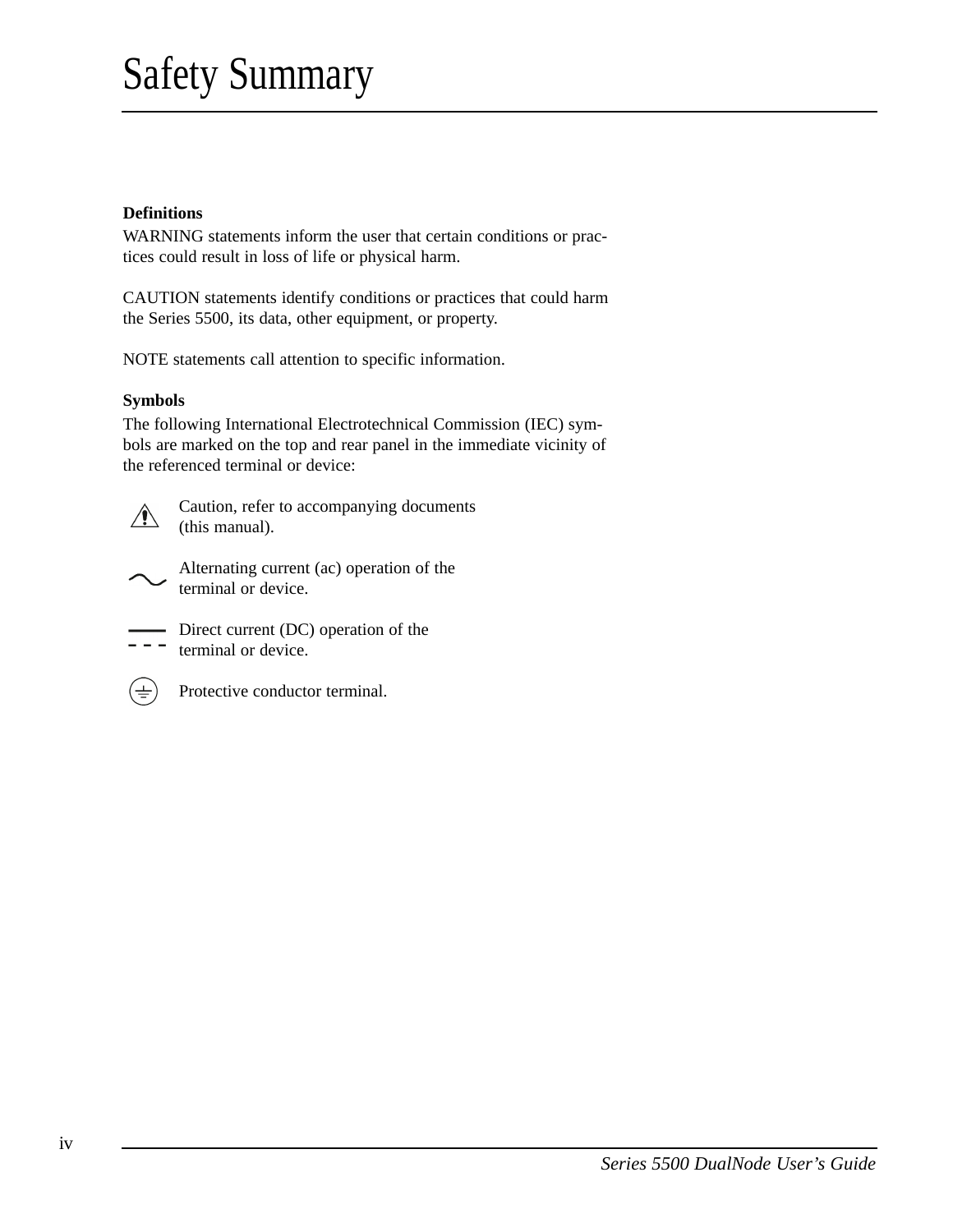#### **Definiciones**

Las ADVERTENCIAS informan al usuario de ciertas condiciones o prácticas que podrían producir lesiones mortales o daño físico.

Las PRECAUCIONES identifican condiciones o prácticas que podrían dañar la Series 5500, sus datos, otros equipos o propiedad.

Las NOTAS llaman la atención hacia la información específica.

#### **Símbolos**

Los siguientes símbolos de la Comisión Internacional Electrotécnica (IEC) aparecen marcados en el panel superior y el posterior inmediatos al terminal o dispositivo en referencia:

|             | Precaución, consulte los documentos |
|-------------|-------------------------------------|
| $\triangle$ | adjuntos (este manual).             |

Operación de corriente alterna (ca) del terminal o dispositivo.

- Operación de corriente continua (CC) del
- terminal o dispositivo.
- $(\pm)$

Terminal de protección del conductor.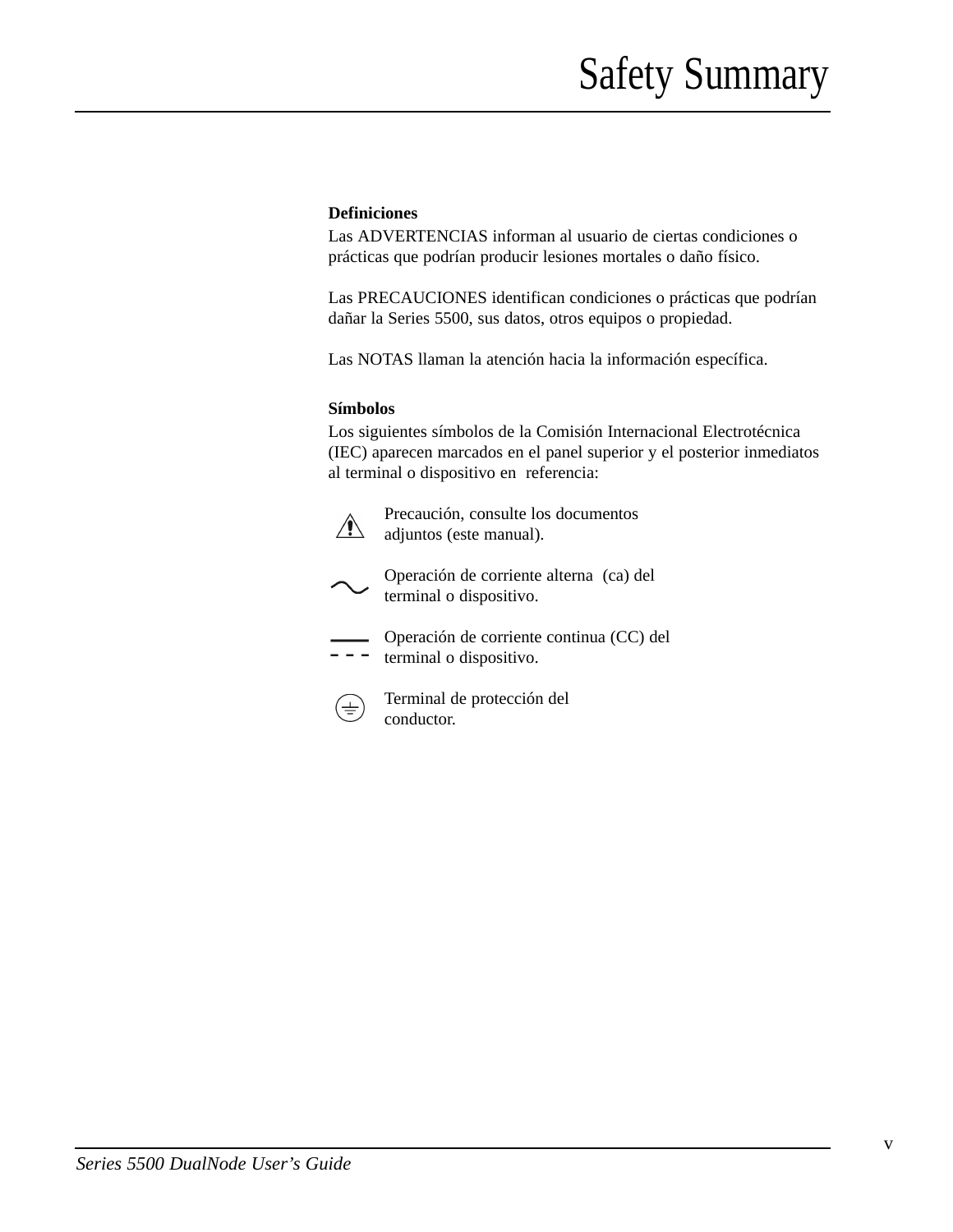#### **Définitions**

Les messages d'AVERTISSEMENT préviennent l'utilisateur que certaines conditions ou pratiques pourraient entraîner la mort ou des lésions corporelles.

Les messages de MISE EN GARDE signalent des conditions ou pratiques susceptibles d'endommager "Series 5500", ses données, d'autres équipements ou biens matériels.

Les messages NOTA attirent l'attention sur certains renseignements spécifiques.

#### **Symboles**

Les symboles suivants de la Commission électrotechnique internationale (CEI) figurent sur le panneau arrière supérieur situé à proximité du terminal ou de l'unité cité:



Mise en garde, consultez les documents d'accompagnement (ce manual).



Fonctionnement du terminal ou du dispositif sur le courant alternatif (c.a.).

Fonctionnement du terminal ou de

 $- - -$  l'unitécourant continu (CC).



Borne conductrice de protection.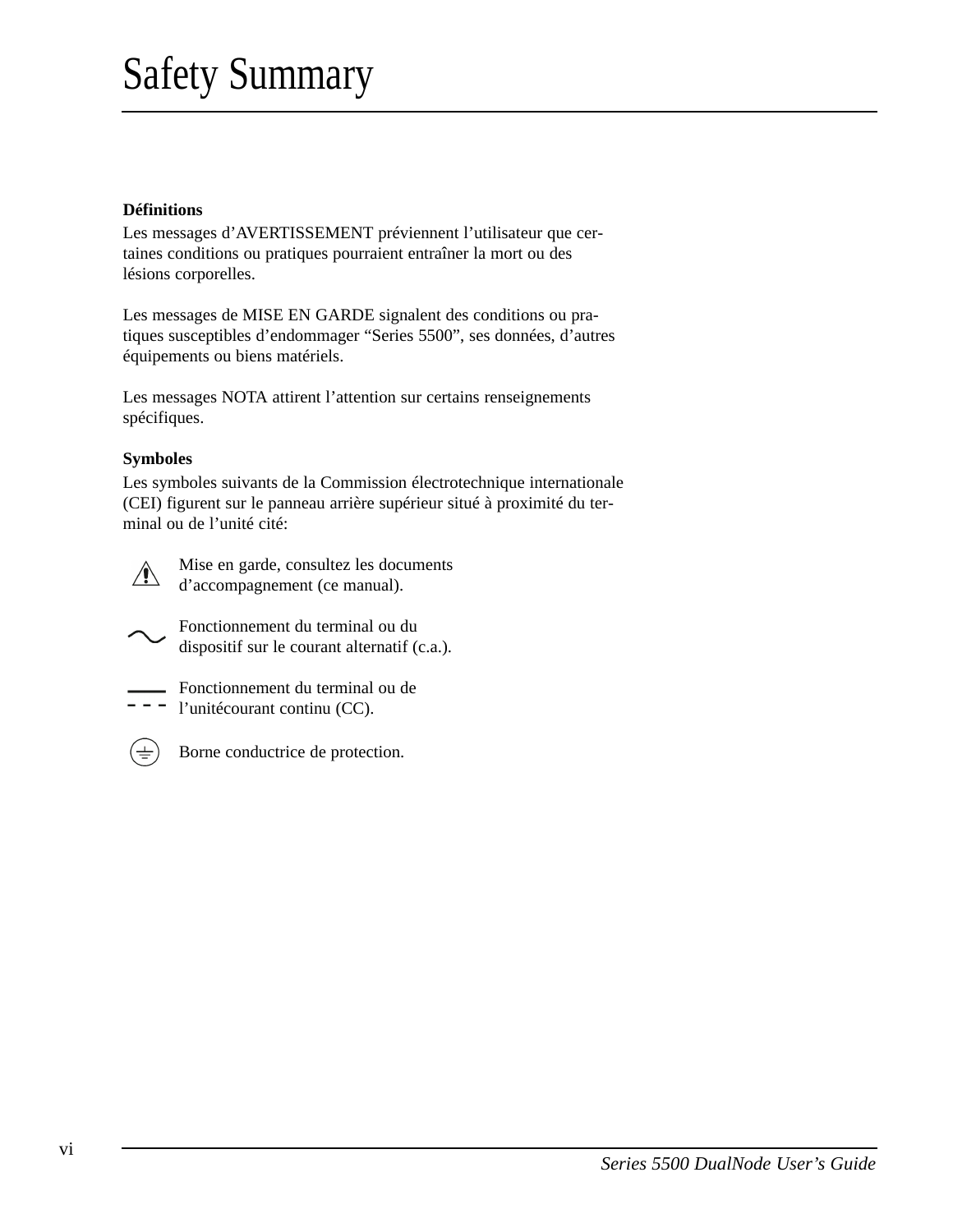#### **Definitionen**

WARNUNGEN informieren den Benutzer darüber, daá bestimmte Bedingungen oder Vorgehensweisen körperliche oder tödliche Verletzungen zur Folge haben können.

VORSICHTSHINWEISE kennzeichnen Bedingungen oder Vorgehensweisen, die zu einer Beschädigung von Series 5500, seiner Daten oder anderer Geräte bzw. von Eigentum führen können.

HINWEISE machen auf bestimmte Informationen aufmerksam.

#### **Symbole**

Die folgenden Symbole der Internationalen Elektrotechnischen Kommission (International Electrotechnical Commission; IEC) befinden sich auf der Abdeck- und Seitenplatte unmittelbar am betreffenden Terminal oder Gerät.





- Gleichstrombetrieb im Terminal
- <sup>--</sup> oder Gerät.



Terminal-Schutzleiter.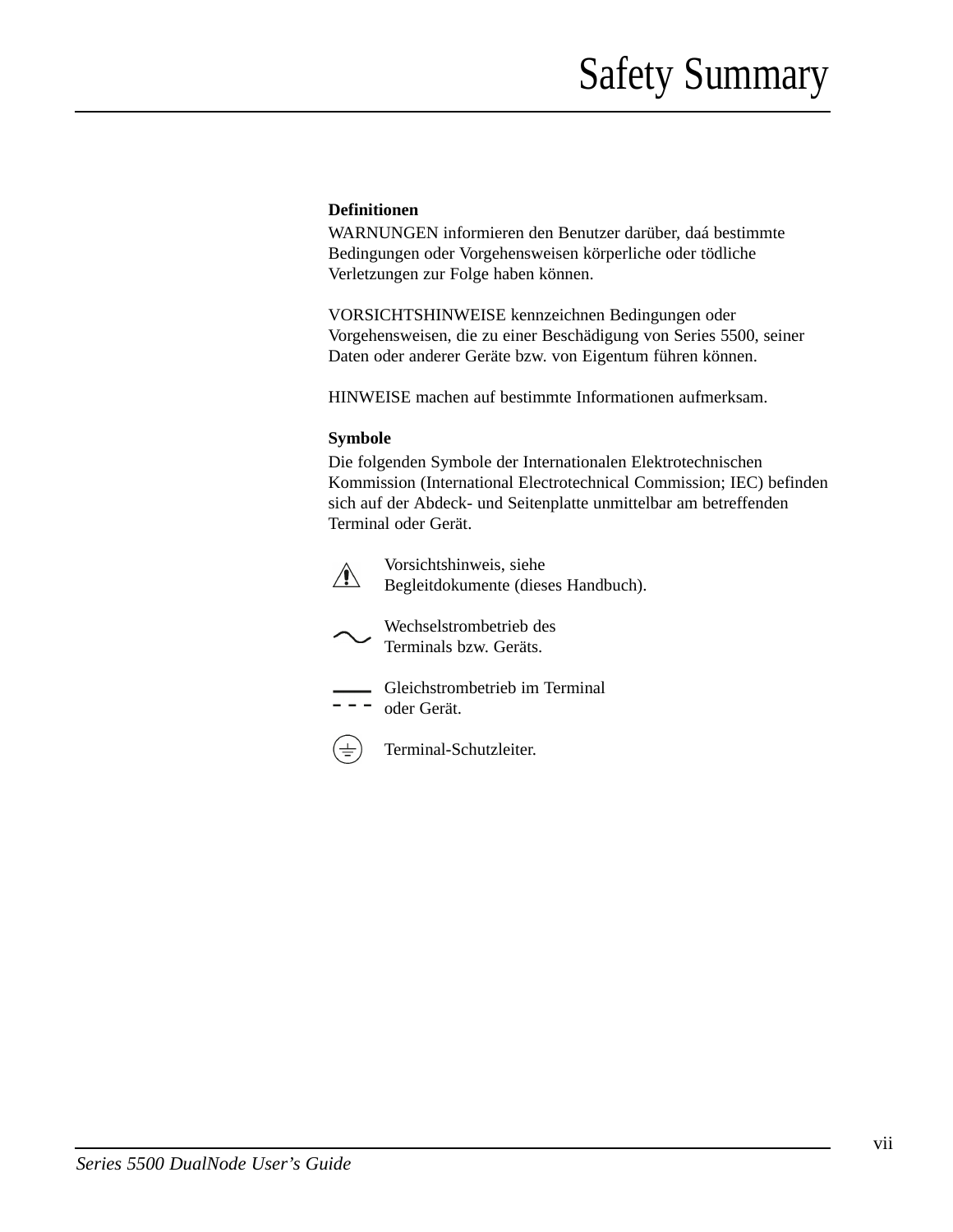#### **Safety Precautions**

The following safety precautions must be followed whenever any type of connection is being made to the instrument.

- $\Box$  Connect the green safety (earth) ground first, before making any other connections.
- $\Box$  When connecting to electric circuits or pulse initiating equipment, open their related breakers. DO NOT install any connection of the instrument on live power lines.
- $\Box$  Connections must be made to the instrument first, then connect to the circuit to be monitored.
- $\Box$  Wear proper Personal Protective Equipment, including safety glasses and insulated gloves when making connections to power circuits.
- $\Box$  Hands, shoes and floor must be dry when making any connection to a power line.
- $\Box$  Make sure the unit is turned OFF before connecting probes to the rear panel.
- $\Box$  Before each use, inspect all cables for breaks or cracks in the insulation. Replace immediately if defective.

#### **Medidas de seguridad**

Las medidas de seguridad siguientes deberán observarse cuando se realice cualquier tipo de conexión al instrumento.

- □ Antes de hacer cualquier conexión, deberá enchufarse el conector de seguridad verde a tierra.
- $\Box$  Cuando se haga conexiones a circuitos eléctricos o a equipo de activación por pulso, deberá abrirse sus respectivas cajas de seguridad. NO deberá hacerse ninguna conexión del instrumento en líneas eléctricas bajo tensión.
- $\Box$  Las conexiones deberán hacerse primero al instrumento y, luego, al circuito a ser monitorizado.
- $\Box$  Al hacer conexiones a circuitos eléctricos, deberá utilizar anteojos y guantes protectores.
- $\Box$  Sus manos, zapatos y el piso deberán estar secos en todo momento en que se haga una conexión a un cable eléctrico.
- $\Box$  Verifique que la unidad esté DESACTIVADA antes de conectar sondas en el panel posterior.
- $\Box$  Previo a cada uso, deberá verificarse que los cables no estén rotos y que el material aislante no tenga rajaduras. Reemplace de inmediato cualquier parte defectuosa.

#### **Mesures de Sécurité**

Les mesures de sécurité suivantes doivent être prises chaque fois qu'un type de connexion quelconque est effectué sur l'instrument.

- $\Box$  Connecter d'abord la prise de terre de sécurité verte (terre) avant d'effectuer toute autre connexion.
- $\Box$  Ouvrir les disjoncteurs correspondants lors d'une connexion à des circuits électriques ou à des équipement de génération d'impulsions. NE PAS effectuer de connexion d'instrument sur des lignes électriques sous tension.
- $\Box$  Une fois toutes les connexions de l'instrument effectuées, connecter au circuit à contrôler.
- □ Porter des lunettes de protection et des gants isolants pour effectuer des connexions aux circuits électriques.
- $\Box$  S'assurer que les mains, les chaussures et le sol soient secs lors de connexions à une ligne électrique.
- $\square$  S'assurer que l'unité est ÉTEINTE avant de connecter les sondes au panneau arrière.
- $\Box$  Inspecter tous les câbles, avant chaque utilisation, pour s'assurer que les isolants ne sont pas coupés ou fendus. Remplacer immédiatement tous les équipements défectueux.

#### **Sicherheitsvorkehrungen**

Die folgenden Sicherheitsvorkehrungen sind immer dann zu befolgen, wenn eine Verbindung zum Instrument hergestellt wird.

- Schließen Sie zuerst die grüne Sicherheits-/Erdleitung an, bevor Sie eine andere Verbindung herstellen.
- □ Öffnen Sie beim Anschluß an elektrische Stromkreise oder Impulsauslösungseinrichtungen die entsprechenden Unterbrecher. Es dürfen KEINE Anschlüsse an das Instrument unter stromführenden Spannungsleitungen montiert werden.
- $\Box$  Die Verbindungen müssen zuerst am Instrument und danach an der zu überwachenden Schaltung hergestellt werden.
- □ Tragen Sie Schutzbrillen und Isolierhandschuhe, wenn Sie Anschlüsse an den Stromkreisen vornehmen.
- □ Hände, Schuhe und Fußboden müssen trocken sein, wenn Sie Anschlüsse an den Stromkreisen durchführen.
- □ Stellen Sie sicher, daß das Gerät AUSgeschaltet ist, bevor Sie an der rückwärtigen Konsole Meßfühler anschließen.
- □ Prüfen Sie vor jedem Gebrauch alle Kabel auf Bruchstellen und Risse in der Isolierung. Wechseln Sie schadhafte Kabel sofort aus.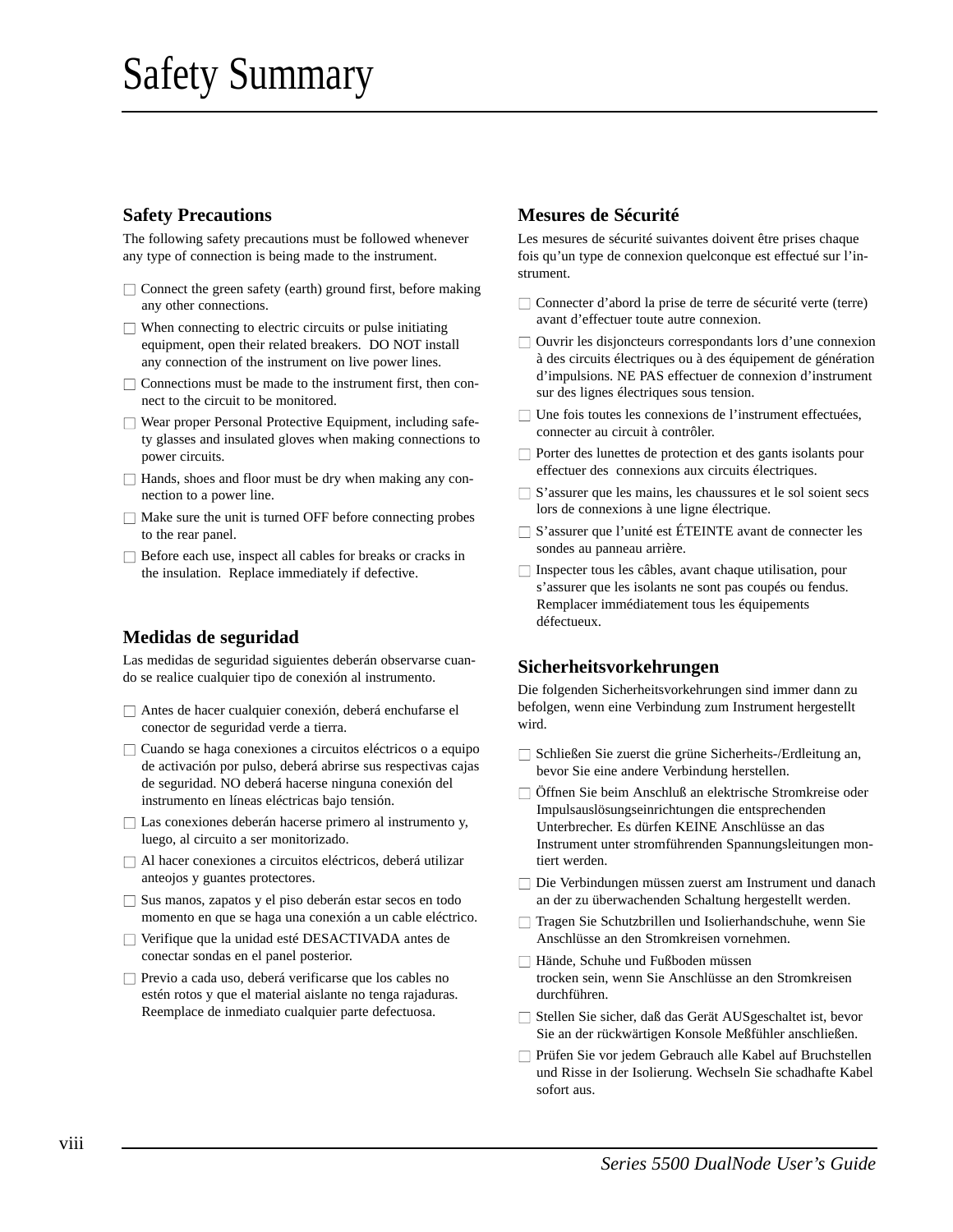This device has been tested and found to comply with the limits for a Class A digital device, pursuant to Part 15 of the FCC Rules. These limits are designed to provide reasonable protection against harmful interference when the equipment is operated in a commercial environment. This equipment generates, uses, and can radiate radio frequency energy and, if not installed and used in accordance with the instruction manual, may cause harmful interference to radio communications. Operation of this equipment in a residential area is likely to cause harmful interference in which case the user will be required to correct the interference at his/her own expense.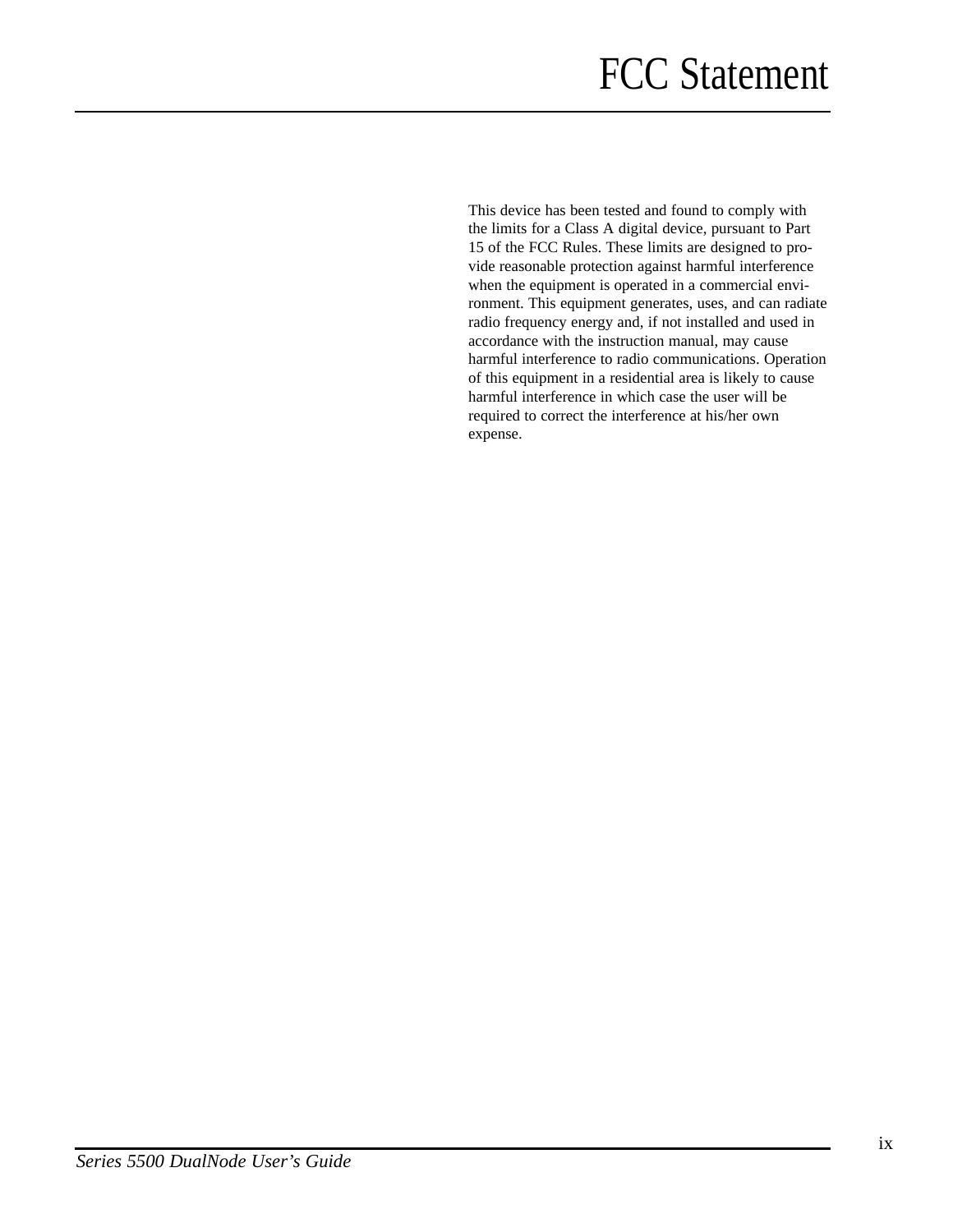Dranetz-BMI warrants that the Series 5500 will be free from defects in workmanship and materials for a period of one year from the date of purchase. Dranetz-BMI will, without charge, replace or repair, at its option, any warranted product returned to the Dranetz-BMI factory service department.

Dranetz-BMI shall not be held liable for any consequential damages, including without limitation, damages resulting from loss of use, or damages resulting from the use or misuse of this product. Some states do not allow limitations of incidental or consequential damages, so the above limitation or exclusion may not apply to you.

This warranty gives you specific rights and you may also have rights which vary from state to state.

*Exclusions: This warranty does not apply in the event of misuse or abuse of the product or as a result of unauthorized repairs or alterations.*

# Need Help?

# **How to Contact Dranetz-BMI**

Regardless of your location, Dranetz-BMI sales and product support are within easy reach through an established network of representatives and distributors worldwide.

For Sales, Technical Support, or the name of a Dranetz-BMI Sales Representative in your area, call:

*1-800-372-6832 or 732-287-3680*

*Fax: 732-248-1834*

*Web site: www.dranetz-bmi.com*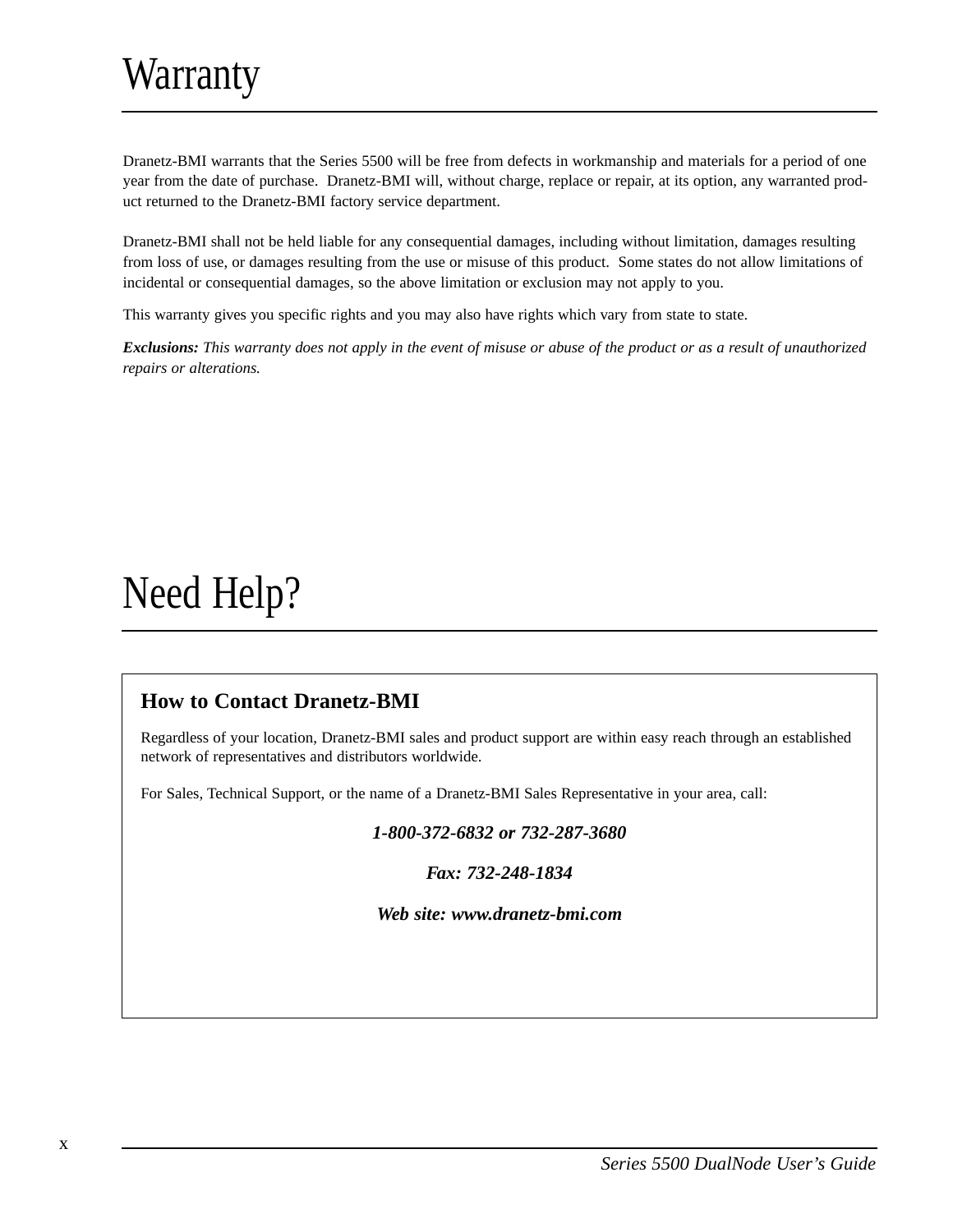Congratulations on your purchase of the Series 5500 DualNode - Models 5590, 5592 and 5593.

The 559X DualNode combines functionalities of the InfoNode® and the EPQ DataNode®. It performs power quality monitoring and energy management with analysis, notification, and web server functions into a single unit. By logging into the InfoNode from any PC having Internet access (or access to the network in which the system operates) or via modem, users can obtain extensive monitoring data, information and answers from the DualNode's triggering and database management techniques. The user interface is a conventional Internet browser, with access restricted only to those users with the correct password. No additional software is required on the user's PC.

Please read this and all user's guides carefully to obtain the greatest value from your power monitoring equipment and to avoid damage and injury that can occur from misuse and improper connection.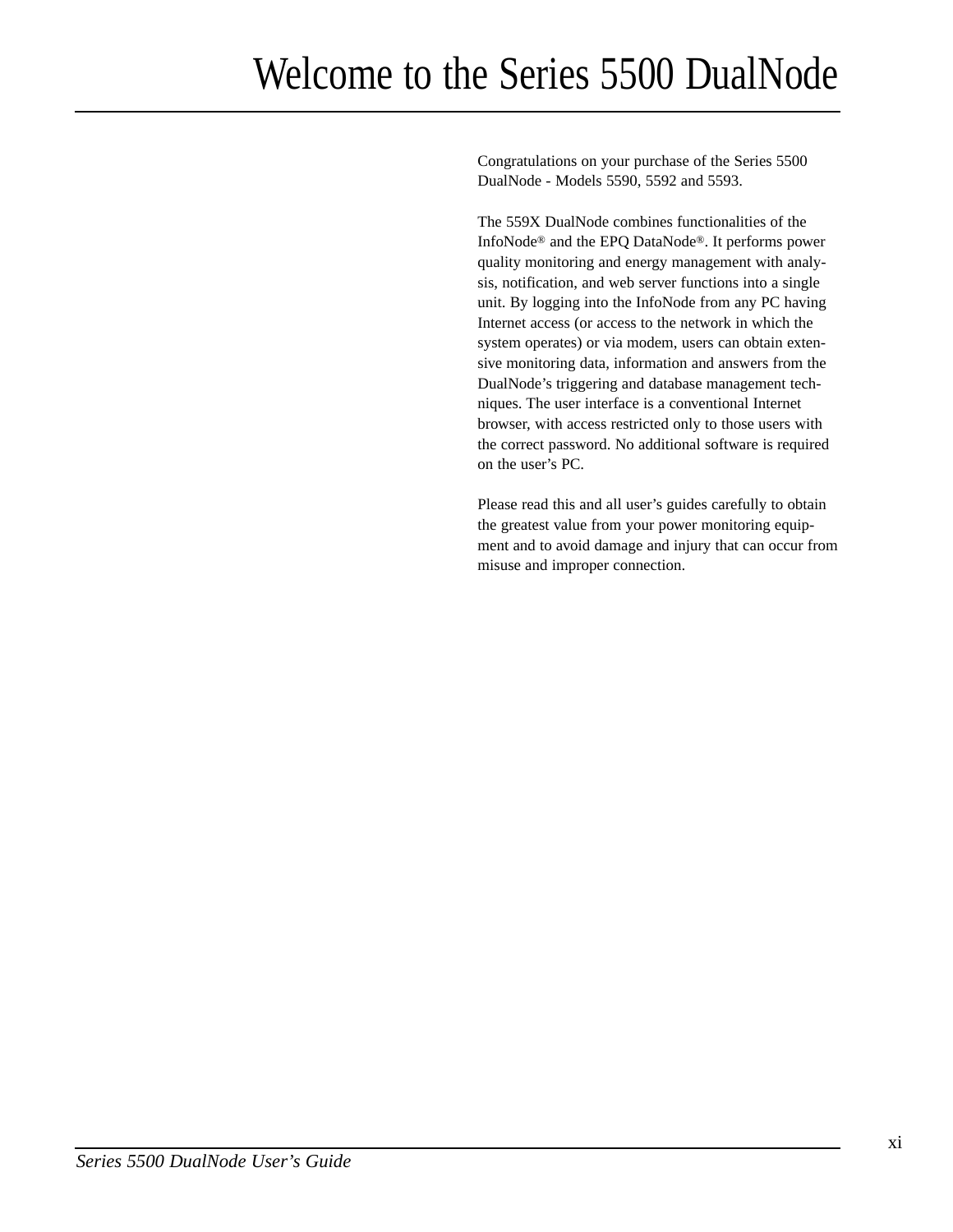#### **Preface**

## **1 Series 5500 DualNode Overview**

| Series 5500 DualNode Description 1-1 |  |
|--------------------------------------|--|
|                                      |  |
| DualNode Models 5590, 5592 and       |  |
|                                      |  |
| DualNode Model 5590 Rear Panel  1-3  |  |
|                                      |  |
|                                      |  |

#### **2 Preparation for use**

|--|--|--|--|--|--|

## **3 Specifications**

| Series 5500 DualNode Specifications 3-1 |  |
|-----------------------------------------|--|
|                                         |  |

## **4 Operation**

|--|--|

Appendix A DualNode Model 5593: Ratio and Magnitude Correction for Standard Dranetz-BMI Probes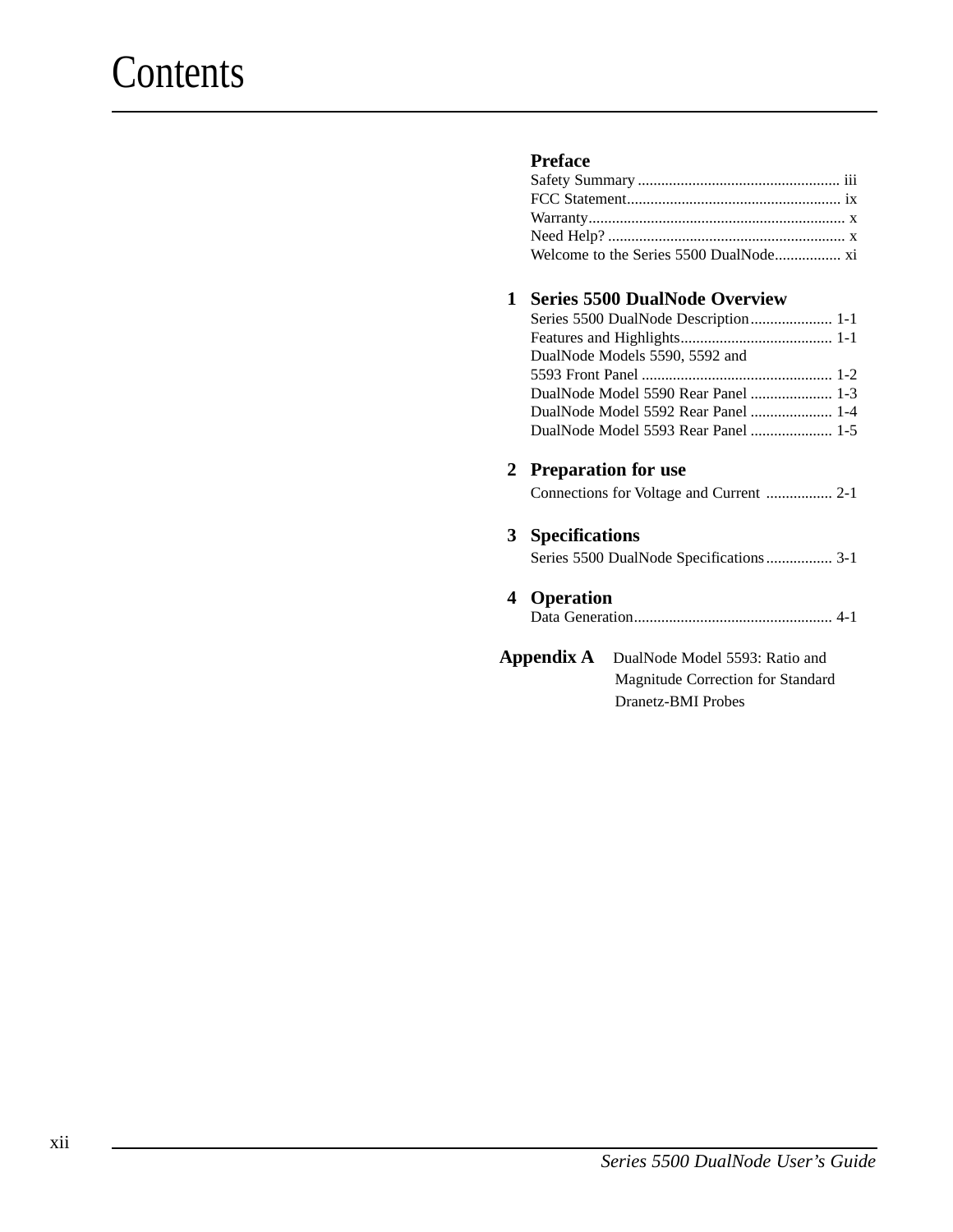The Series 5500 DualNode includes DualNode Models 5590, 5592 and 5593. This manual contains the following information about the Dranetz-BMI Series 5500 DualNode: functional description, features and highlights, front and rear panel description, voltage/current connections, specifications, and data generation.

#### **Series 5500 DualNode Description**

DualNode Models 5590, 5592 and 5593 each performs the combined functions of the InfoNode® and the EPQ DataNode®. The DualNode monitors and acquires power quality data, then converts and manages data into information. Each DualNode model performs power quality monitoring and energy management combined with analysis, notification, and web server functions all in one.

DualNode Models 5590, 5592 and 5593 are designed using the same physical enclosure as shown below. Each model, however, features different voltage and current connectors in the rear panel (see pages 1-3 to 1-5). The different connectors provide wider options for DualNode to interface with various Dranetz-BMI power monitoring equipment and accessories.



Front panel of DualNode Models 5590, 5592 and 5593

The InfoNode provides the user interface for each 559X through a self-contained web server. See the *Series 5500 InfoNode User's Guide* (P/N UG-INODE5500) for the various tab menu information and instructions.

The following items are included with the 5590 DualNode as standard accessories:

*Power cord* P/N 900744 (USA only) P/N 115369-G1 (Euro only) P/N 115368-G2 (UK only) *User's Guide* P/N UG-5590

#### **Features and Highlights**

- No specialized software or hardware necessary. The 559X DualNode visualization and analysis tools, as well as standard or customized reports, are integrated into the InfoNode tab pages accessible through a web browser.

- Advanced triggering and database management capture all critical information - from submicrosecond transients to long duration interruptions.

- Adaptive sampling techniques provide min/max/avg RMS values, updated every half cycle, along with up to 22 continuous waveform cycles of event data.

- Harmonic, interharmonic, and power parameters are calculated using internationally recognized standard algorithms.

- An internal UPS keeps the 559X collecting critical data, even when power is interrupted due to fault conditions.

- Options such as GPS time synch and cross triggering can expand the functionality of the 559X into a larger scale system.

- Data can be permanently archived or uploaded via NodeLink® for additional analysis in DranView®.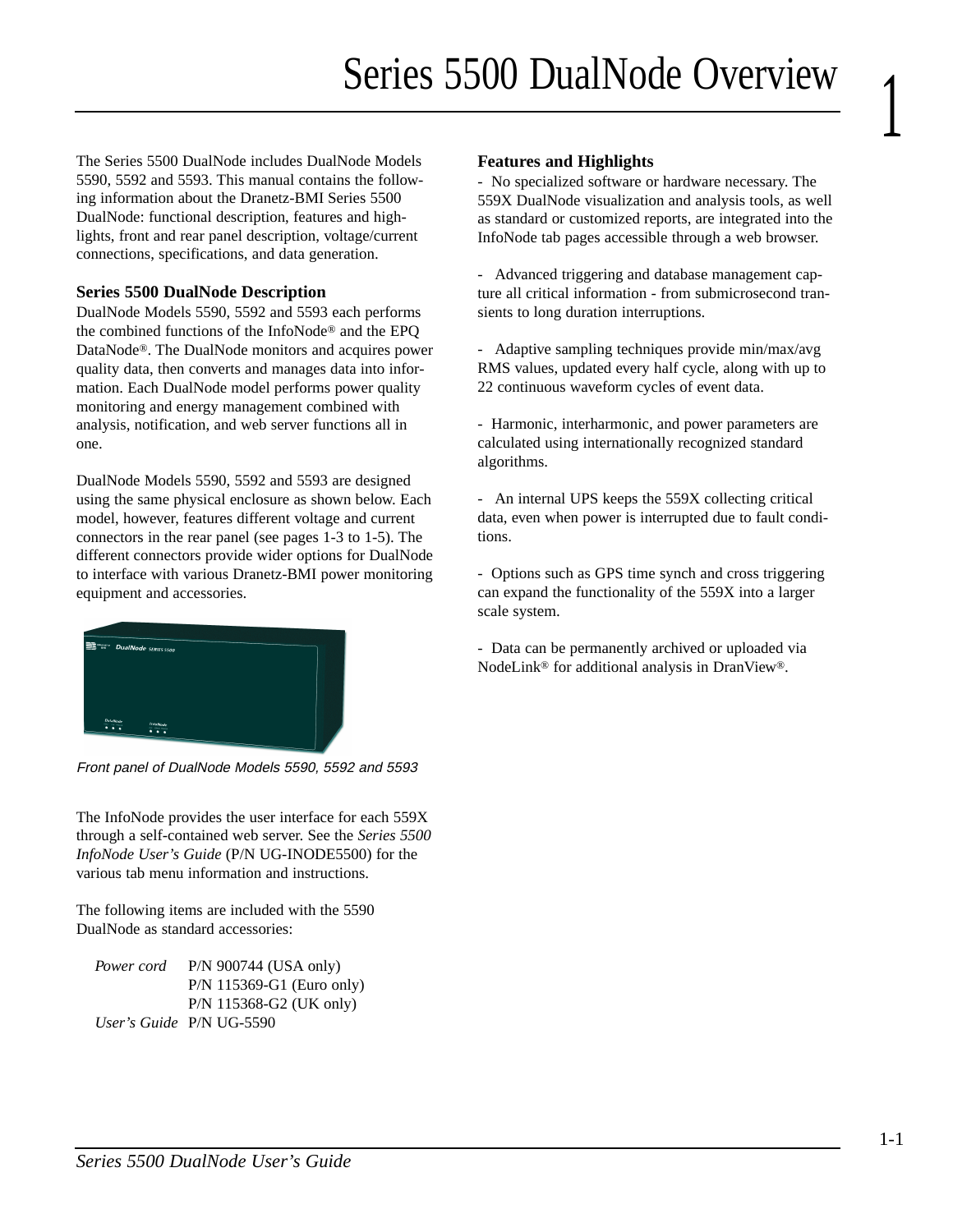# Series 5500 DualNode Overview

**DualNode Models 5590, 5592 and 5593 Front Panel**

| A<br>l Q.  | <b>ENAMER DualNode SERIES 5500</b><br>$\sim$ |                                                  | O      |
|------------|----------------------------------------------|--------------------------------------------------|--------|
|            |                                              |                                                  |        |
|            |                                              |                                                  |        |
|            | $\mathfrak{Z}$<br>$2 \parallel$<br>1         | 5 <sup>5</sup><br>6<br>$\overline{4}$            |        |
| l o l<br>ы | <b>DataNode</b><br>$\alpha$<br>$\alpha$      | <b>InfoNode</b><br>DRM FOWER<br><b>LIBK</b><br>∩ | o<br>৮ |

#### *DataNode*

2

**DIAG** - Indicator lamp will be on during start-up and periodic healthcheck diagnostics. 1

**LINK** - Indicator lamp will flash when the unit is responding to network requests. (Except when connected via AUI port.)

**POWER** - Indicator lamp will flash in a heartbeat fashion when the unit is operating normally. 3

**NOTE:** *All three lamps will flash simultaneously when the unit is in Administrator mode.*

#### *InfoNode*

- **LINK** Indicator lamp will flash when the unit is responding to network requests. 4
- **DRIVE** Indicator lamp will flash when the unit's database is being read or written to. 5
- **POWER** Indicator lamp will flash in a heartbeat fashion when the unit is operating normally. 6

**NOTE:** *All three lamps will flash simultaneously when the unit is in Administrator mode.*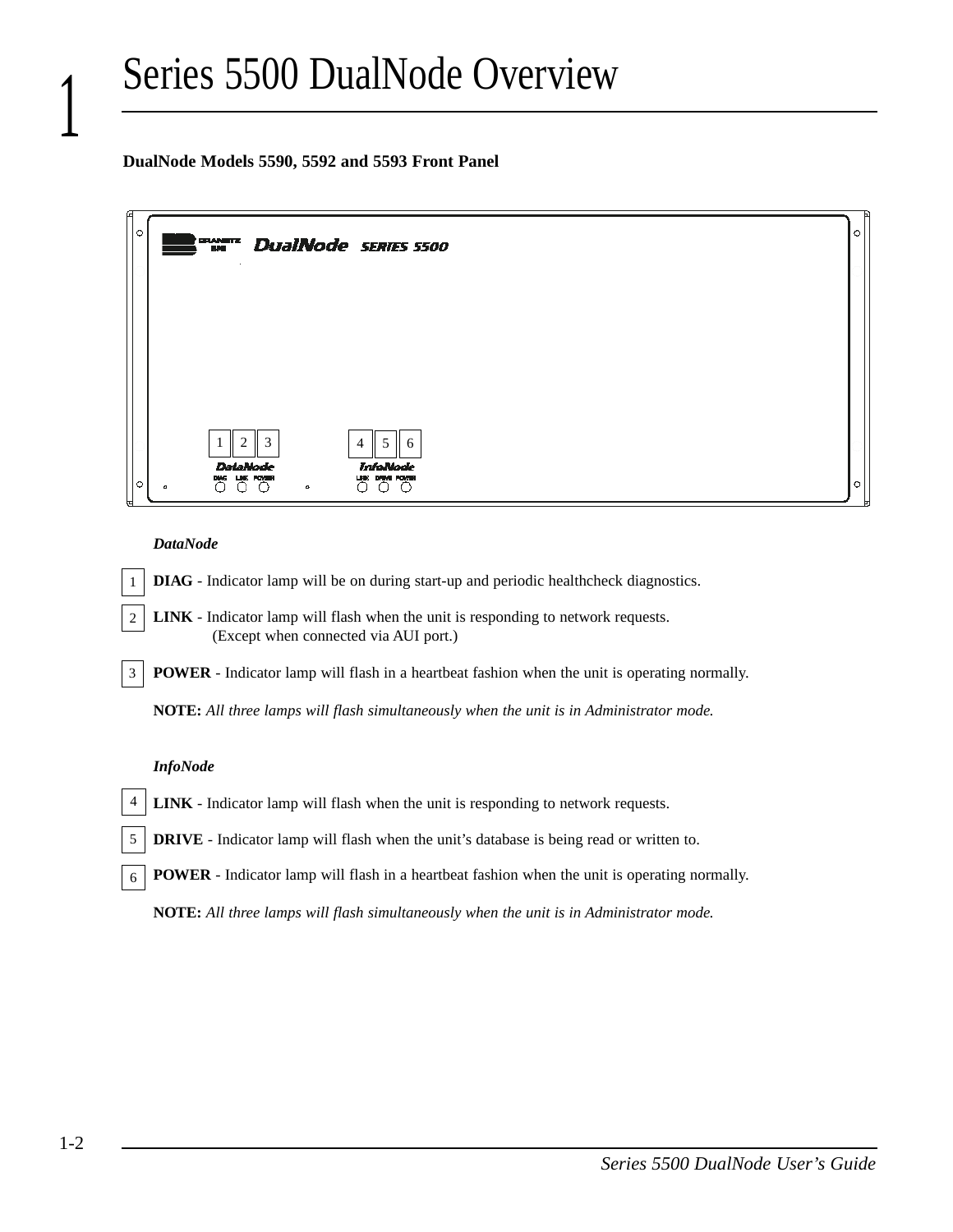#### **DualNode Model 5590 Rear Panel**

| 14<br>13<br>15                                                                                                                                                             |                                                                                                                                          |
|----------------------------------------------------------------------------------------------------------------------------------------------------------------------------|------------------------------------------------------------------------------------------------------------------------------------------|
| $\circ$<br>RS 485<br>$\circ$<br>$-+$<br>- +<br>COM <sub>3</sub><br><b>IRDA</b><br>Tx<br>Rx                                                                                 | <b>DRANETZ</b><br><b>DualNode</b> sERIES 5500<br>$\Omega$                                                                                |
| 6<br>5<br>3<br>2<br>4<br>$\circ$<br>O<br>COM 1<br>COM <sub>2</sub><br>PHONE<br>LINE<br>10BoseT<br>GPS<br>ANTENNA                                                           | 7<br>INT.HUB                                                                                                                             |
| ↷<br>$\circ$                                                                                                                                                               | ◑<br>CAUTION:<br>12<br>DOUBLE POLE<br>NEUTRAL FUSING                                                                                     |
| $RJ-11C$<br>$RJ - 45$<br>Ω<br>∩<br>- COMMUNICATION-<br>This device complies with Part 15 of the FCC Rules. Operation is subject to the following two Conditions:           | $RJ-45$<br>WARNING:<br>◮<br>FOR CONTINUED PROTECTION AGAINST<br>RISK OF FIRE OR SHOCK REPLACE ONLY<br>WITH SAME TYPE AND RATING OF FUSE. |
| (1) This device may not cause harmful interference, and<br>(2) this device must accept any interference received including interference that may cause undestred operation | SLOW BLOW<br>250V~T2A<br>11                                                                                                              |
| CONNECT ONLY DRANETZ-BMI MODULES                                                                                                                                           | <b>AL POWER REQUIRED</b><br>90-250V $\sim$ 47-63 HZ<br>60 W MAX.                                                                         |
| <b>AVOLTAGE MODULE INPUT</b><br><b>ACURRENT MODULE INPUT</b><br>8<br>9                                                                                                     | 10<br>ALCAUTION: REMOVAL OF COVER PANEL MAY RESULT IN SHOCK HAZARD, REFER TO QUALIFIED SERVICE PERSONNEL.                                |
|                                                                                                                                                                            | $\ensuremath{\mathbf{AC}}\xspace/\ensuremath{\mathbf{DC}}\xspace$<br>AC<br><sub>or</sub>                                                 |
| COM 1. Santal communications went 1. Her four connection to get Info No. 4. ID, See Chanter 2. December for                                                                |                                                                                                                                          |

| $\mathbf{1}$   | <b>COM 1</b> - Serial communications port 1. Use for connection to set InfoNode IP. See Chapter 2, Preparation for<br>Use, of the Series 5500 InfoNode User's Guide (P/N UG-INODE5500).                                         |
|----------------|---------------------------------------------------------------------------------------------------------------------------------------------------------------------------------------------------------------------------------|
| 2              | <b>COM 2-</b> Serial communications port 2.                                                                                                                                                                                     |
| 3              | <b>Phone Line (RJ-11C)</b> - Allows modem communication via telephone line if optional modem is installed.                                                                                                                      |
| $\overline{4}$ | <b>GPS Antenna</b> - Allows connection of GPS antenna if optional GPS is installed.                                                                                                                                             |
| 5              | <b>10BaseT</b> (RJ-45) - Allows connection to Ethernet.                                                                                                                                                                         |
| 6              | <b>Cooling Fan</b> - Runs continuously while unit is on.                                                                                                                                                                        |
| $\tau$         | Internal Hub (RJ-45) - Allows connection to another EPQ DataNode, such that data from two DataNodes can be<br>processed by the InfoNode utilizing a single Ethernet connection.                                                 |
| 8              | Voltage Pod - Allows connection to voltage pod via interface cable (as in DataNode 5510/5530).                                                                                                                                  |
| 9              | <b>Current Pod</b> - Allows connection to current pod via interface cable (as in DataNode 5510/5530) or optional CT<br>adapter (BNCTO55, TRTO55).                                                                               |
| 10             | <b>Line Power</b><br>AC only power version - 90-250V ac, 47-63 Hz.<br>AC/DC power version - 90-250V ac, 47-63 Hz. and 105-125V dc, 60W max.                                                                                     |
| 11             | <b>Fuses</b> - Slow blow, 250V ac T2A.                                                                                                                                                                                          |
| 12             | <b>Power Switch</b> - Press to turn unit power on or off. Power indicator lamp on front panel will glow while unit is on.<br><b>NOTE:</b> Power indicator lamp will glow for approximately 5 seconds after unit is powered off. |
| 13             | RS 485 - Not activated at this time.                                                                                                                                                                                            |
| 14             | COM 3 - Serial communications port 3. Use for connection to set DataNode IP. See Chapter 2, Preparation for<br>Use, of the EPQ DataNode User's Guide (P/N UG-DNODE5500).                                                        |
| 15             | <b>IRDA</b> - Not activated at this time.                                                                                                                                                                                       |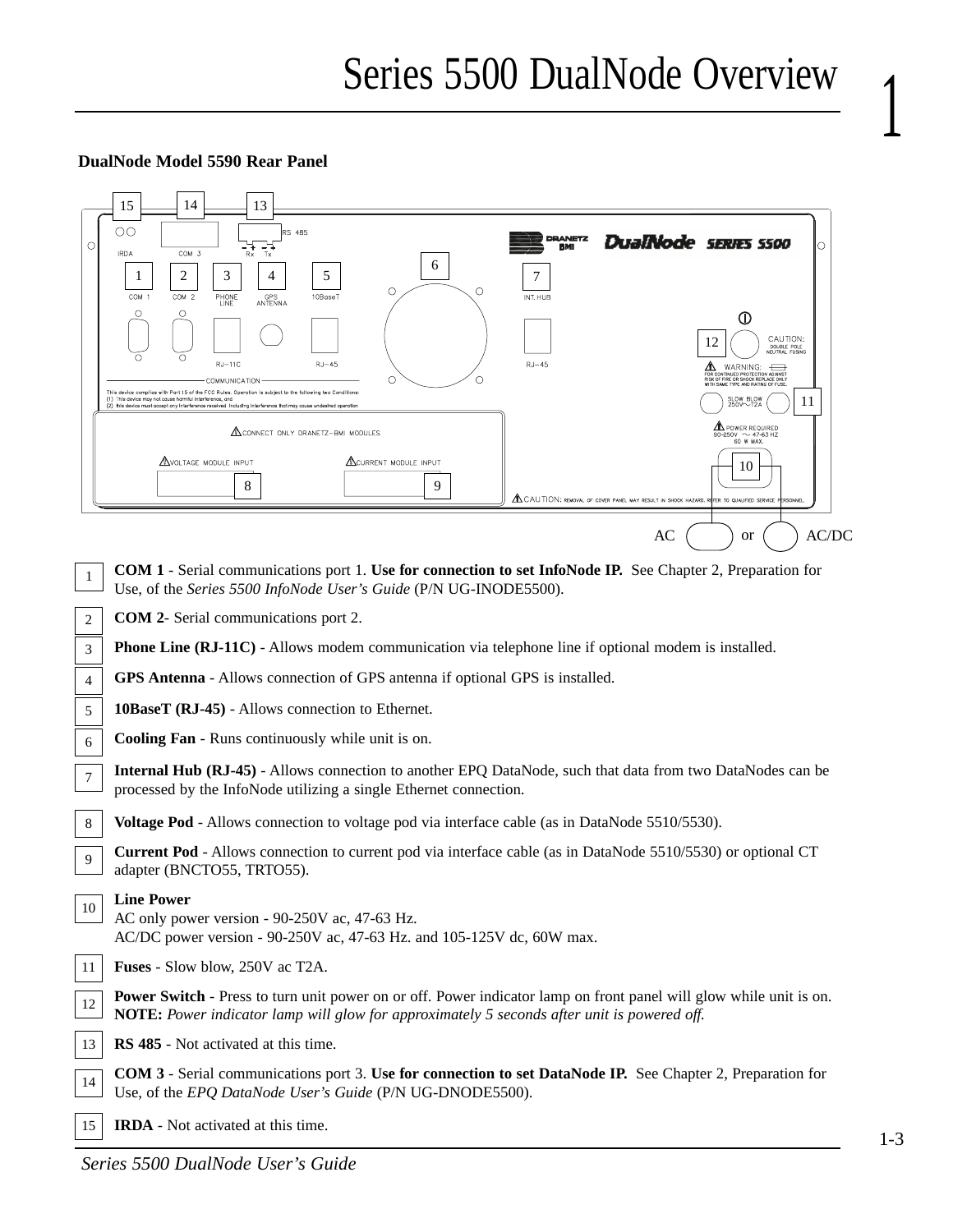#### **DualNode Model 5592 Rear Panel**



| -1              | <b>COM 1</b> - Serial communications port 1. Use for connection to set InfoNode IP. See Chapter 2, Preparation for<br>Use, of the Series 5500 InfoNode User's Guide (P/N UG-INODE5500).                                         |
|-----------------|---------------------------------------------------------------------------------------------------------------------------------------------------------------------------------------------------------------------------------|
| $\overline{2}$  | <b>COM 2-</b> Serial communications port 2.                                                                                                                                                                                     |
| 3               | <b>Phone Line (RJ-11C)</b> - Allows modem communication via telephone line if optional modem is installed.                                                                                                                      |
| $\overline{4}$  | GPS Antenna - Allows connection of GPS antenna if optional GPS is installed.                                                                                                                                                    |
| 5               | <b>10BaseT</b> (RJ-45) - Allows connection to Ethernet.                                                                                                                                                                         |
| 6               | Cooling Fan - Runs continuously while unit is on.                                                                                                                                                                               |
| $7\phantom{.0}$ | <b>Internal Hub</b> - Allows connection to another EPQ DataNode, such that data from two DataNodes can be<br>processed by the InfoNode utilizing a single Ethernet connection.                                                  |
| 8               | Voltage Channels - Phases A, B, C and Neutral input connectors (as in DataNode 5520).                                                                                                                                           |
| 9               | <b>Current Channels</b> - Phases A, B, C and Neutral current probe connectors (as in DataNode 5520).                                                                                                                            |
| 10              | <b>Line Power</b><br>AC only power version - 90-250V ac, 47-63 Hz.<br>AC/DC power version - 90-250V ac, 47-63 Hz. and 105-125V dc, 60W max.                                                                                     |
| 11              | <b>Fuses</b> - Slow blow, 250V ac T2A.                                                                                                                                                                                          |
| 12              | <b>Power Switch</b> - Press to turn unit power on or off. Power indicator lamp on front panel will glow while unit is<br>on. <b>NOTE:</b> Power indicator lamp will glow for approximately 5 seconds after unit is powered off. |
| 13              | <b>RS</b> 485 - Not activated at this time.                                                                                                                                                                                     |
| 14              | COM 3 - Serial communications port 3. Use for connection to set DataNode IP. See Chapter 2, Preparation for<br>Use, of the EPQ DataNode User's Guide (P/N UG-DNODE5500).                                                        |
| 15              | <b>IRDA</b> - Not activated at this time.                                                                                                                                                                                       |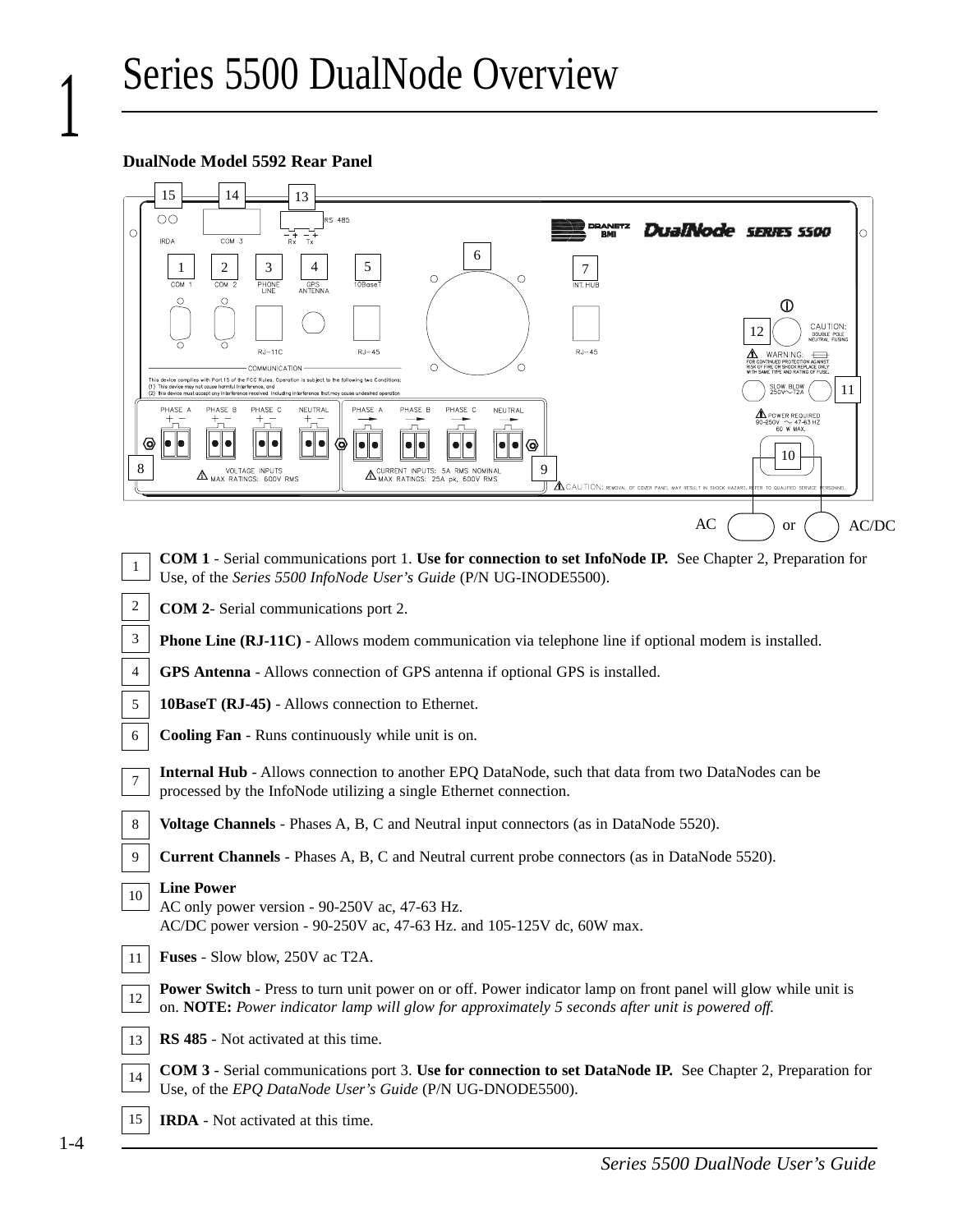#### **DualNode Model 5593 Rear Panel**

| 15<br>14<br>13                                                                                                                                                                                                 |                                                |                              |    |                                                                                                                                                         |         |
|----------------------------------------------------------------------------------------------------------------------------------------------------------------------------------------------------------------|------------------------------------------------|------------------------------|----|---------------------------------------------------------------------------------------------------------------------------------------------------------|---------|
| $\circ$<br>RS 485<br>$\circ$<br>COM 3<br><b>IRDA</b><br>Rx<br>Tx                                                                                                                                               |                                                | <b>DRANITZ</b><br><b>BMI</b> |    | <b>DualNode</b> sextes ssoo                                                                                                                             | $\circ$ |
| 5<br>3<br>2<br>4<br>COM <sub>2</sub><br>COM 1<br>PHONE<br>GPS<br>ANTENNA<br>10BaseT<br>LINE                                                                                                                    | 6<br>$\circ$<br>$\circ$                        | INT, HUB                     |    |                                                                                                                                                         |         |
| O<br>$\circ$                                                                                                                                                                                                   |                                                |                              |    | ◑<br>CAUTION:<br>12<br>DOUBLE POLE<br>NEUTRAL FUSING                                                                                                    |         |
| $RJ-11C$<br>$RJ - 45$<br>COMMUNICATION<br>This device complies with Part 15 of the FCC Rules. Operation is subject to the following two Conditions:<br>(1) This device may not cause harmful interference, and | О<br>∩                                         | $RJ - 45$                    |    | WARNING:<br>FOR CONTINUED PROTECTION AGAINST<br>RISK OF FIRE OR SHOCK REPLACE ONLY<br>WITH SAME TYPE AND RATING OF FUSE.<br>SLOW BLOW<br>250V~T2A<br>11 |         |
| (2) this device must accept any interference received including interference that may cause undesired operation<br>NEUTRAL<br>PHASE A<br>PHASE B<br>PHASE C                                                    | PHASE<br>PHASE<br>PHASE NEUTRAL<br>в<br>с<br>A |                              |    | <b>A</b> POWER REQUIRED<br>$90 - 250V \sim 47 - 63 HZ$<br>60 W MAX.                                                                                     |         |
| 8<br><b>A</b> VOLTAGE INPUTS<br>MAX RATINGS: 600V RMS                                                                                                                                                          | 9<br><b>ALUSE ONLY DRANETZ-BMI PROBL</b>       |                              |    | 10<br>ALCAUTION: REMOVAL OF COVER PANEL MAY RESULT IN SHOCK HAZARD. REFER TO QUALIFIED SERVICE PERSONNEL                                                |         |
|                                                                                                                                                                                                                |                                                |                              | AC | <sub>or</sub>                                                                                                                                           | AC/DC   |
| <b>COM 1</b> - Serial communications port 1. Use for connection to set InfoNode IP. See Chapter 2, Preparation for                                                                                             |                                                |                              |    |                                                                                                                                                         |         |

| 1              | <b>COM 1</b> - Serial communications port 1. Use for connection to set InfoNode IP. See Chapter 2, Preparation for<br>Use, of the Series 5500 InfoNode User's Guide (P/N UG-INODE5500).                                  |
|----------------|--------------------------------------------------------------------------------------------------------------------------------------------------------------------------------------------------------------------------|
| 2              | <b>COM 2-</b> Serial communications port 2.                                                                                                                                                                              |
| $\mathfrak{Z}$ | <b>Phone Line (RJ-11C)</b> - Allows modem communication via telephone line if optional modem is installed.                                                                                                               |
| $\overline{4}$ | <b>GPS Antenna</b> - Allows connection of GPS antenna if optional GPS is installed.                                                                                                                                      |
| 5              | <b>10BaseT</b> (RJ-45) - Allows connection to Ethernet.                                                                                                                                                                  |
| 6              | Cooling Fan - Runs continuously while unit is on.                                                                                                                                                                        |
| $\tau$         | <b>Internal Hub -</b> Allows connection to another EPQ DataNode, such that data from two DataNodes can be<br>processed by the InfoNode utilizing a single Ethernet connection.                                           |
| 8              | Voltage Channels - Phases A, B, C and Neutral input connectors (as in DataNode 5513).                                                                                                                                    |
| 9              | <b>Current Channels</b> - Phases A, B, C and Neutral current probe (TR25XX Series) connectors (as in DataNode<br>5513).                                                                                                  |
| 10             | <b>Line Power</b><br>AC only power version - 90-250V ac, 47-63 Hz.<br>AC/DC power version - 90-250V ac, 47-63 Hz. and 105-125V dc, 60W max.                                                                              |
| 11             | <b>Fuses</b> - Slow blow, 250V ac T2A.                                                                                                                                                                                   |
| 12             | <b>Power Switch</b> - Press to turn unit power on or off. Power indicator lamp on front panel will glow while unit is<br>on. NOTE: Power indicator lamp will glow for approximately 5 seconds after unit is powered off. |
| 13             | RS 485 - Not activated at this time.                                                                                                                                                                                     |
| 14             | COM 3 - Serial communications port 3. Use for connection to set DataNode IP. See Chapter 2, Preparation for<br>Use, of the EPQ DataNode User's Guide (P/N UG-DNODE5500).                                                 |
| 15             | <b>IRDA</b> - Not activated at this time.                                                                                                                                                                                |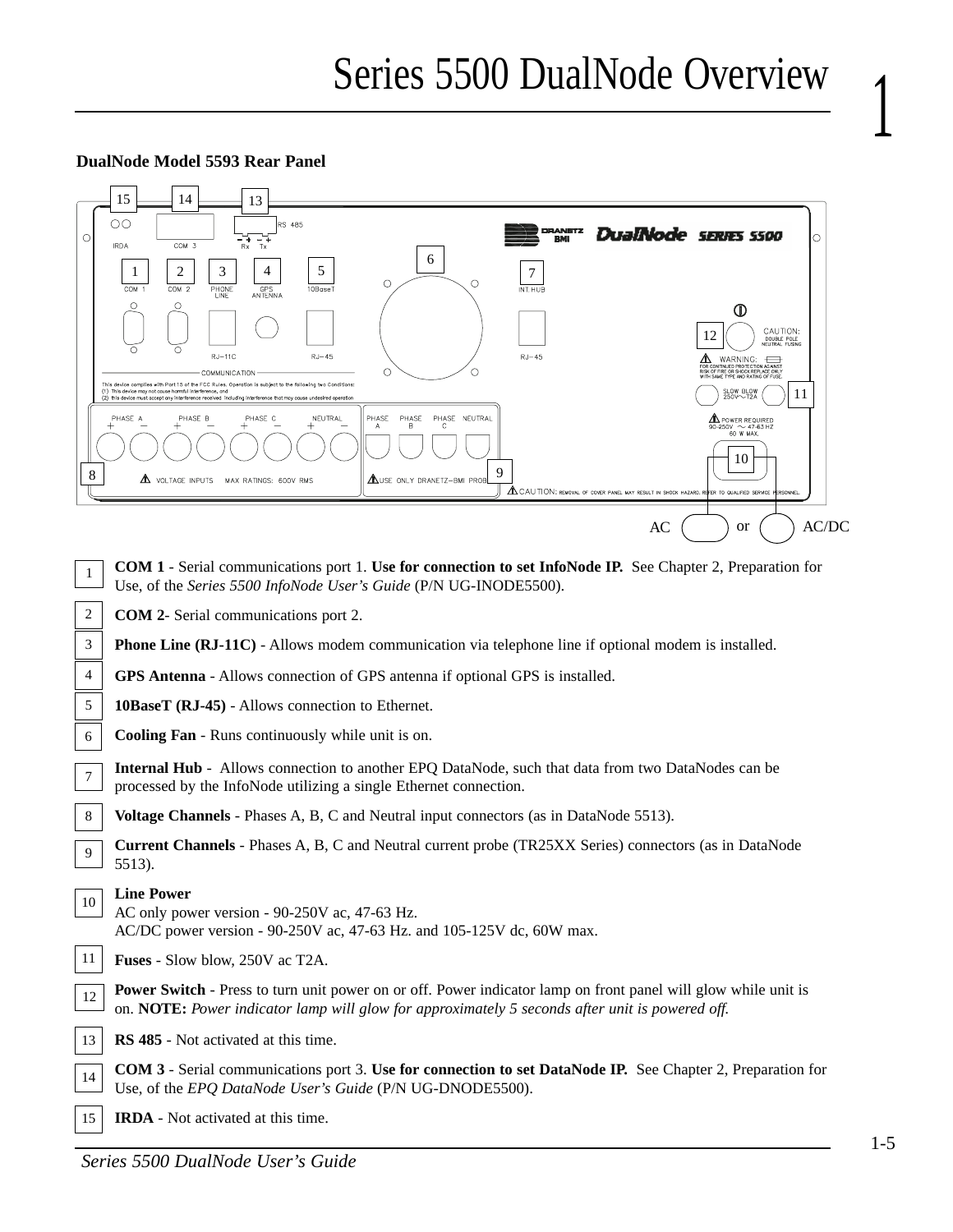# Series 5500 DualNode Overview

*This page intentionally left blank.*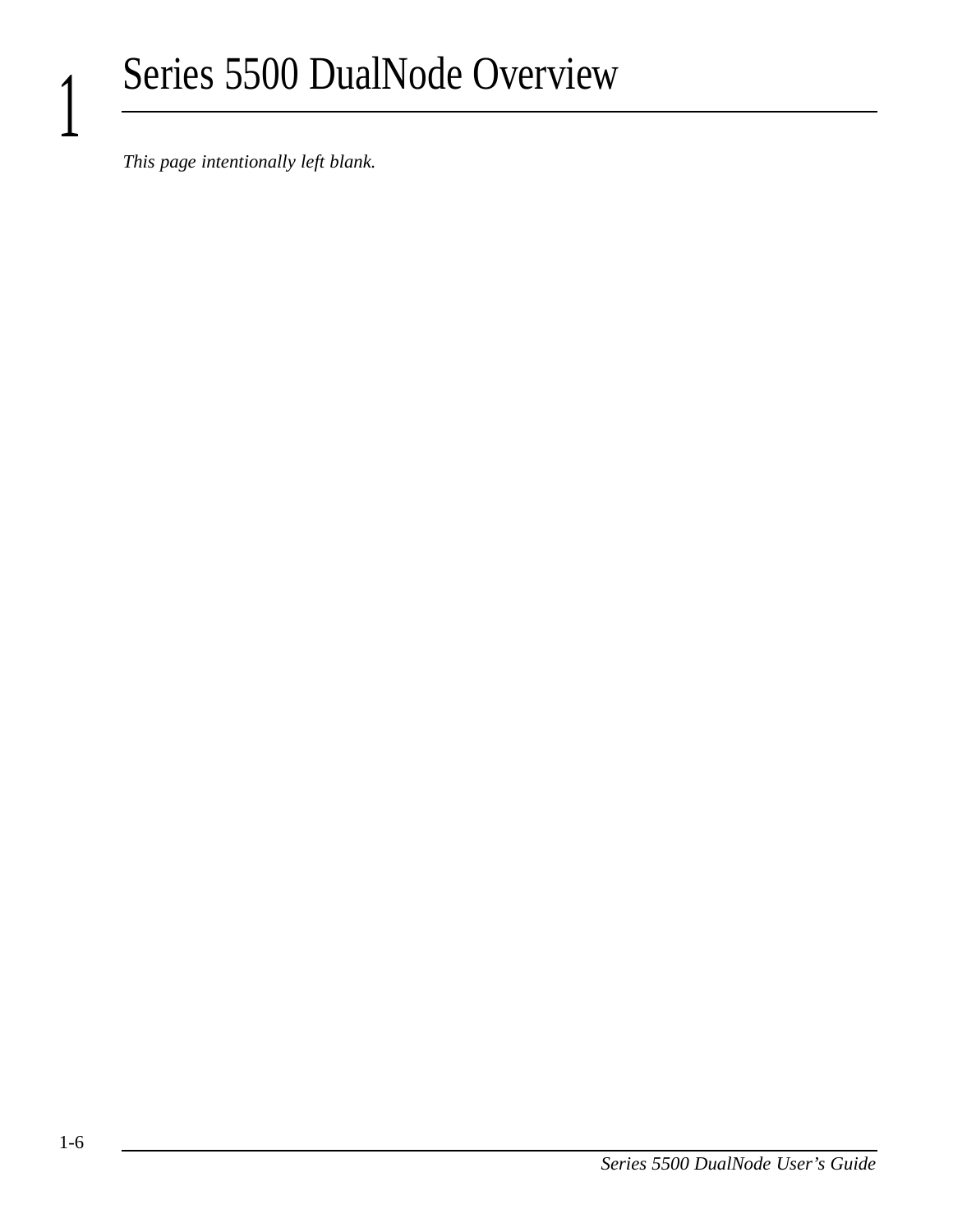### **Connections for Voltage and Current**

#### **WARNING!**

*To avoid the risk of electric shock or burns, always connect the safety (or earth) ground before making any other connections.*

## **WARNING!**

*To reduce the risk of fire, electrical shock, or physical injury it is strongly recommended to fuse the voltage measurement inputs. Fuses must be located as close to the load as possible to maximize protection.*

## **WARNING!**

*For continued protection against risk of fire or shock hazard replace only with same type and rating of recommended fuse. Use only fast blow type fuse which is rated 600 V. Recommended fuse type is Littelfuse, part number KLKD0.30 rated 600 V AC/DC, 0.3A fast blow.*

## **WARNING!**

*Do not replace fuse again if failure is repeated. Repeated failure indicates a defective condition that will not clear with replacement of the fuse. Refer condition to a qualified technician.*

#### **Safety Precautions:**

The following safety precautions must be followed whenever any type of connection is being made to the instrument.

Connect the green safety (earth) ground first before making any other connections.

When connecting to electric circuits or pulse initiating equipment, open their related breakers. DO NOT install any connection of the instrument on live power lines.

Connections must be made to the instrument first, then connect to the circuit to be monitored.

Wear proper Personal Protective Equipment, including safety glasses and insulated gloves when making connections to power circuits.

Hands, shoes and floor must be dry when making any connection to a power line.

Make sure the unit is turned OFF before connecting probes to the rear panel.

Before each use, inspect all cables for breaks or cracks in the insulation. Replace immediately if defective.

*For connection guidelines* - Refer to the EPQ DataNode Series User's Guide UG-DNODE5500 supplied at the back portion of this User's Guide.

DualNode 5590 rear panel voltage and current pod connectors are the same as that of DataNode 5510/5530. See pages 1-6 to 1-7 and 2-12 to 2-26 of the EPQ DataNode Series User's Guide (UG-DNODE5500) supplied at the back portion of this User's Guide.

DualNode 5592 rear panel voltage and current connectors are the same as that of DataNode 5520. See pages 2-2 to 2-11 of the EPQ DataNode Series User's Guide (UG-DNODE5500) supplied at the back portion of this User's Guide.

DualNode 5593 rear panel voltage and current probe connectors are the same as that of DataNode 5513. See pages 2-27 to 2-36 of the EPQ DataNode Series User's Guide (UG-DNODE5500) supplied at the back portion of this User's Guide.

*For user information and unit operation* - Refer to the Series 5500 InfoNode User's Guide UG-INODE5500 supplied at the back portion of this User's Guide.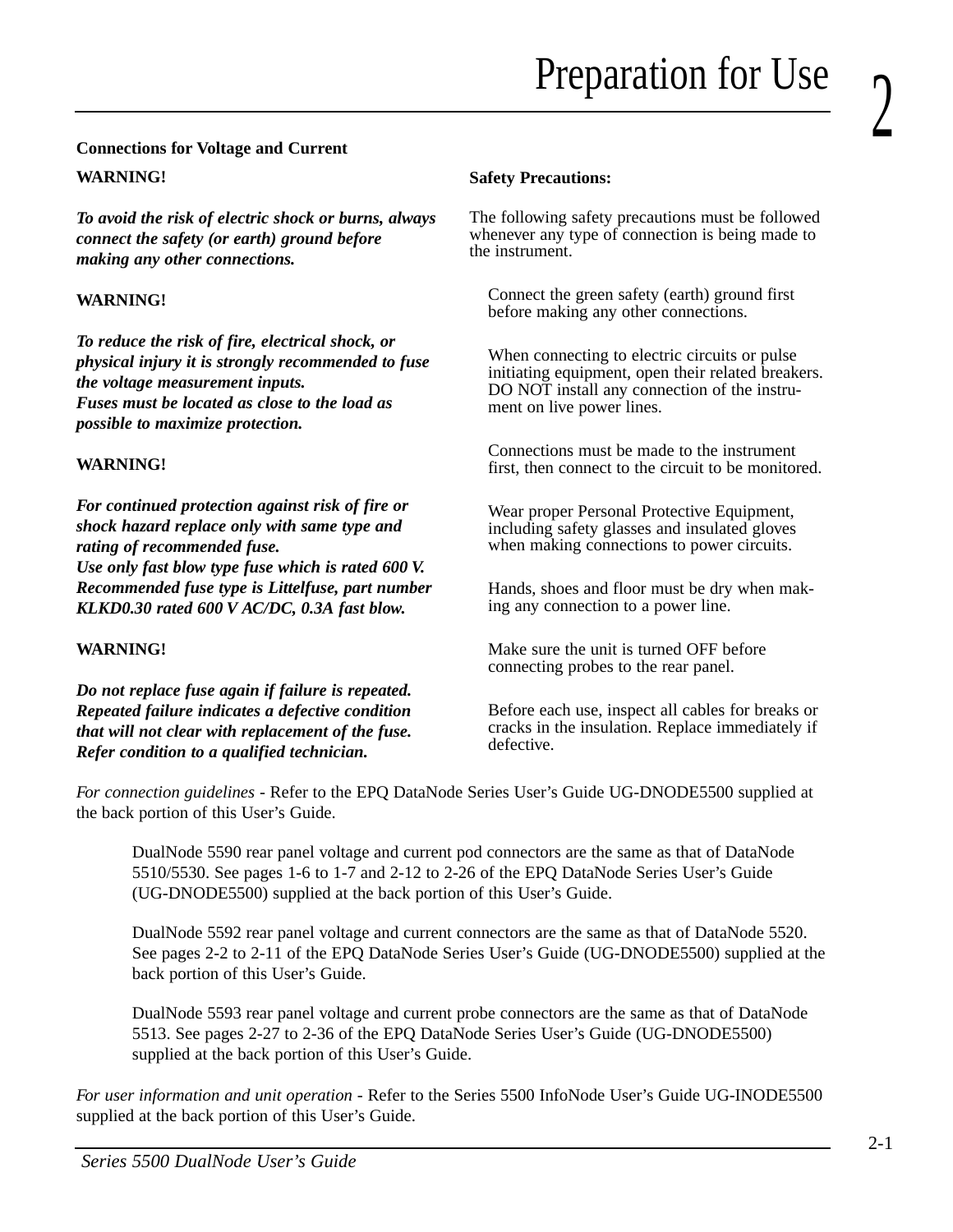*This page intentionally left blank.*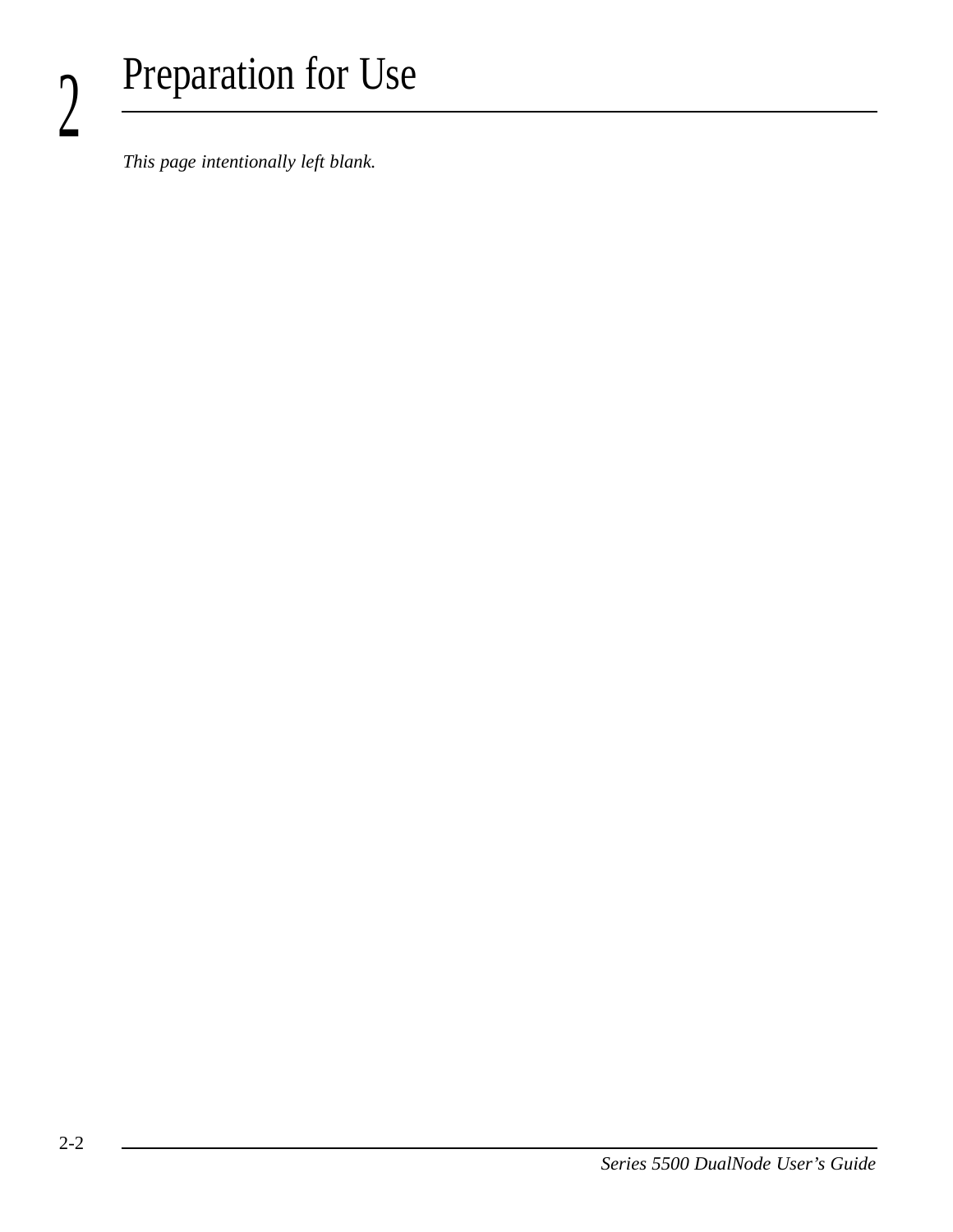#### **Series 5500 DualNode Specifications**

| Configurations             | External CT and voltage pods; 1A/5A current with 5x overcurrent.                                                                                                                                                                                                                                                                                                                                                                                                                      |  |  |  |  |
|----------------------------|---------------------------------------------------------------------------------------------------------------------------------------------------------------------------------------------------------------------------------------------------------------------------------------------------------------------------------------------------------------------------------------------------------------------------------------------------------------------------------------|--|--|--|--|
| Measurements               | 160 parameters, including true 1/2 cycle RMS sags & swells, interruptions, microsecond<br>transients, kVA, KW, true PF, DPF, KVAR, kWhr, kVAR and other power related parameters,<br>TIF, K-factor, THD, individual harmonics through 50th, 45-65 Hz phase locked sampling.<br>Up to 22 cycles of waveform per event.                                                                                                                                                                 |  |  |  |  |
| <b>Voltages</b>            | 4 channels, accuracy $+/- 0.1\%$ of reading, $+/- 0.1\%$ FS.                                                                                                                                                                                                                                                                                                                                                                                                                          |  |  |  |  |
| Currents                   | 4 channels, accuracy $+/- 0.1\%$ of reading, $+/- 0.1\%$ FS.                                                                                                                                                                                                                                                                                                                                                                                                                          |  |  |  |  |
| <b>Instrument Power</b>    | 90-250Vac, 50/60Hz; optional 105-125Vdc; built-in UPS with 4-year battery life.                                                                                                                                                                                                                                                                                                                                                                                                       |  |  |  |  |
| Enclosure/Environments     | 17"w x 7"h x 8"d. Rack, desktop, wall mount; 0 - 55 deg C standard.                                                                                                                                                                                                                                                                                                                                                                                                                   |  |  |  |  |
|                            | <b>IMPORTANT:</b> When the 559X DualNode is placed inside another sealed enclosure such as<br>the NEMA 4X fiber glass enclosure, the maximum temperature in which the 559X DualNode<br>is expected to operate normally is scaled down to 45 deg C. This new limit in operating<br>environment compensates for the increase in the internal temperature of the enclosure,<br>which is approximately 12 deg C higher than the outside ambient temperature after sustained<br>operation. |  |  |  |  |
| Communications             | Access through Internet, Intranet, dial-up or wireless telephone line.                                                                                                                                                                                                                                                                                                                                                                                                                |  |  |  |  |
| <b>Additional Features</b> | Notification (e-mail, pager, contact closure); remote firmware update; cross triggering, 10<br>msec accuracy with optional GPS, Answer Modules, including Sag Direction, Radial Fault<br>locator, Capacitor Switching Transient with Directivity, Energy Usage and Expense Reporting.                                                                                                                                                                                                 |  |  |  |  |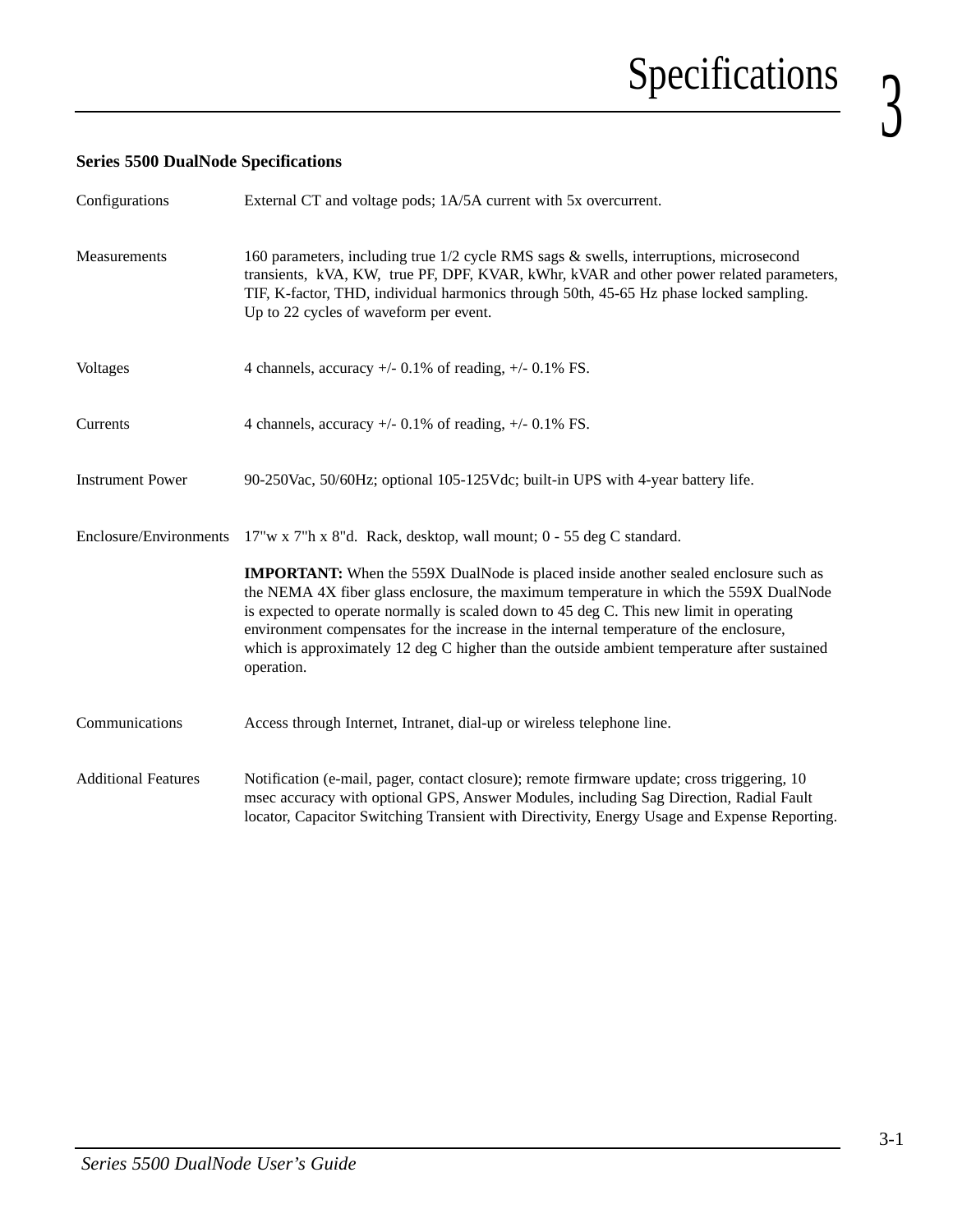# <sup>3</sup> Specifications

*This page intentionally left blank.*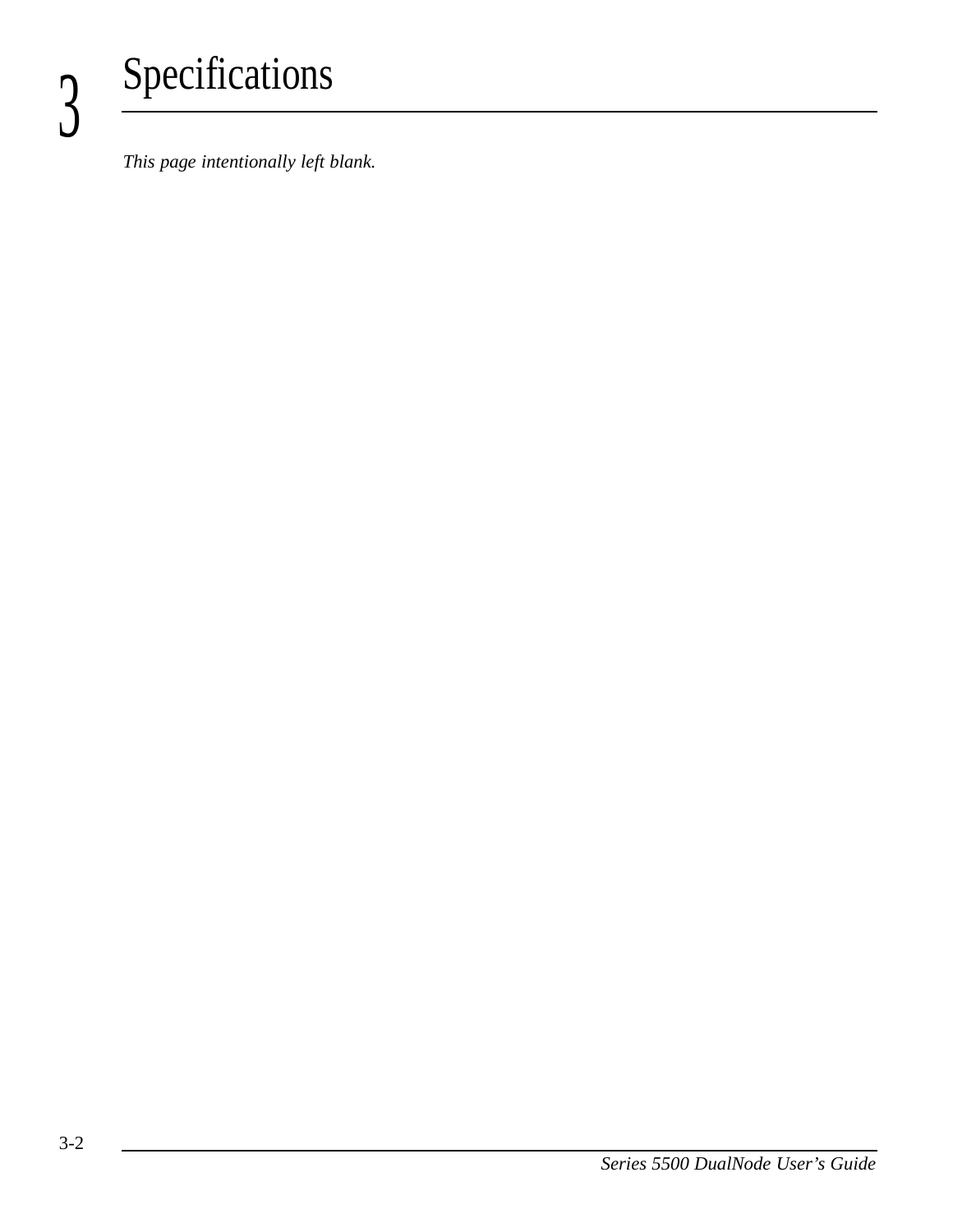4

#### **Data Generation**

DualNode Models 5590, 5592 and 5593 are designed with the integrated functions of the EPQ DataNode and InfoNode to serve applications with a limited number of monitoring points or to facilitate short-term audits. Whether serving as a service entrance monitor for a facility that is just beginning a power quality program or providing monthly audits from various points within a facility or a service territory, the 559X provides the complete set of capabilities needed for determining power quality compatibility and energy usage.

General process on how the 559X DualNode converts data to knowledge:

- **Data** is gathered in state-of-the-art data acquisition devices;
- Information is assembled and delivered in intuitive and useful formats;
- **Answers** to complex problems such as the location of a disturbance or when to shed load are provided by proprietary AnswerModules<sup>®</sup>, smart tools for data interpretation and analysis incorporating hundreds of monitoring years worth of data;
- **Knowledge** obtained enables users to establish a baseline needed to improve performance and lower operating and maintenance costs.

*The InfoNode displays data on the web browser captured by the 5590 DualNode. The sample Smart View screen display below has been pre-filtered or specified based on the 5590 DualNode measurement capabilities.*

| Go<br>View           | Favorites           | Help                                   |             |                                                   |                 |                                                                                                                |                                                                                                                |           |                                                                                                                          |  |  |
|----------------------|---------------------|----------------------------------------|-------------|---------------------------------------------------|-----------------|----------------------------------------------------------------------------------------------------------------|----------------------------------------------------------------------------------------------------------------|-----------|--------------------------------------------------------------------------------------------------------------------------|--|--|
| Enrward              | Ston                | 引<br><b>Refresh</b>                    | ſпì<br>Home | G<br>$*$<br>Search<br><b>Favorites</b><br>History | ত্ব<br>Channels | <b>Fullscreen</b>                                                                                              | 戰<br>Mail                                                                                                      | ∰<br>Pint |                                                                                                                          |  |  |
|                      |                     | http://host7.electrotek.com/idx vw.htm |             |                                                   |                 |                                                                                                                |                                                                                                                |           | $\vert \mathbf{v} \vert$                                                                                                 |  |  |
| <b>IANETZ</b>        |                     |                                        |             | Series 5500 InfoNode <sup>"</sup>                 |                 |                                                                                                                |                                                                                                                |           |                                                                                                                          |  |  |
| Views                | Reports   Real-time |                                        | Setup       |                                                   |                 |                                                                                                                |                                                                                                                |           |                                                                                                                          |  |  |
|                      |                     |                                        |             | <b>Obumatury Transierii</b>                       |                 |                                                                                                                |                                                                                                                |           | <b>LA CATOLI VIINTUWIT, OCYGITY</b>                                                                                      |  |  |
|                      |                     | 05/09/1997<br>20:14:34                 | PODIF       | Low Frequency<br><b>Oscillatory Transient</b>     | AB              |                                                                                                                |                                                                                                                |           | Mag = 39175.12 V, Dur = 0.081 sec., Frequency= 180, Disturbance Direction<br>= Direction Unknown, Severity = 0           |  |  |
| ur View<br>Trends    |                     | 05/06/1997<br>13:47:17                 | PODIF       | Low Frequency<br>Oscillatory Transient            | BC              |                                                                                                                |                                                                                                                |           | Mag = 45564.30 V. Dur = 0.078 sec., Frequency= 180. Disturbance Direction<br>= Direction Unknown, Severity = 0           |  |  |
| Summary<br>ariations |                     | 05/06/1997<br>13:24:09                 | PODIF       | Low Frequency<br>Oscillatory Transient            | AB              | Mag = 48485.58 V. Dur = 0.081 sec., Frequency= 420, Disturbance Direction<br>= Direction Unknown, Severity = 0 |                                                                                                                |           |                                                                                                                          |  |  |
|                      |                     | 05/06/1997<br>13:24:07                 | PODIF       | Low Frequency<br>Oscillatory Transient            | AB              |                                                                                                                | Mag = 44713.00 V. Dur = 0.073 sec., Frequency= 300, Disturbance Direction<br>= Direction Unknown, Severity = 0 |           |                                                                                                                          |  |  |
|                      |                     | 05/06/1997<br>13:06:49                 | PODIF       | Low Frequency<br>Oscillatory Transient            | AB              |                                                                                                                |                                                                                                                |           | Mag = 48522.31 V, Dur = 0.072 sec., Frequency= 420, Disturbance Direction<br>= Direction Unknown, Severity = 0           |  |  |
| Topics               |                     | 05/06/1997<br>13:06:48                 | PQDIF       | Low Frequency<br>Oscillatory Transient            | AB              | Mag = 44796.68 V, Dur = 0.081 sec., Frequency= 120, Disturbance Direction<br>= Direction Unknown, Severity = 0 |                                                                                                                |           |                                                                                                                          |  |  |
|                      |                     | 05/06/1997<br>13:05:46                 | PODIF       | Low Frequency<br>Oscillatory Transient            | BC.             | Mag = 36317.89 V, Dur = 0.027 sec., Frequency= 540, Disturbance Direction<br>= Direction Unknown, Severity = 0 |                                                                                                                |           |                                                                                                                          |  |  |
|                      |                     | 05/06/1997<br>13:05:44                 | PODIF       | Low Frequency<br>Oscillatory Transient            | AB              | Mag = 47432.49 V, Dur = 0.071 sec., Frequency= 540, Disturbance Direction<br>= Direction Unknown, Severity = 0 |                                                                                                                |           |                                                                                                                          |  |  |
|                      |                     | 05/05/1997<br>04:46:37                 | PODIF       | Low Frequency<br>Oscillatory Transient            | AB              | Mag = 45226.94 V, Dur = 0.067 sec., Frequency= 420, Disturbance Direction<br>= Direction Unknown, Severity = 0 |                                                                                                                |           |                                                                                                                          |  |  |
|                      |                     | 05/05/1997<br>02:46:21                 | PODIF       | Low Frequency<br>Oscillatory Transient            | AB              |                                                                                                                |                                                                                                                |           | Mag = 48906.72 V, Dur = 0.082 sec., Frequency= 420, Disturbance Direction<br>= Direction Unknown, Severity = 0           |  |  |
|                      |                     | 05/05/1997<br>02:46:19                 | PODIF       | Low Frequency<br>Oscillatory Transient            | AB              |                                                                                                                |                                                                                                                |           | Mag = 45739.11 V. Dur = 0.054 sec., Frequency= 420. Disturbance Direction<br>- Direction Unknown, Severity - 0           |  |  |
|                      |                     | 05/04/1997<br>19:48:18                 | PODIF       | Low Frequency<br>Oscillatory Transient            | AB              |                                                                                                                |                                                                                                                |           | Mag = 57722.23 V, Dur = 0.073 sec., Frequency= 480, Disturbance Direction<br>=Downstream Capacitor Switching, Severity=3 |  |  |
|                      |                     | 05/02/1997<br>19:33:12                 | PODIF       | Low Frequency<br>Oscillatory Transient            | BC              |                                                                                                                |                                                                                                                |           | Mag = 50399.13 V, Dur = 0.003 sec., Frequency= 420, Disturbance Direction<br>=Downstream Capacitor Switching, Severity=3 |  |  |
|                      |                     | 07/03/1998                             |             | Low Frequency                                     |                 |                                                                                                                |                                                                                                                |           | Mag = 384.36.1/ Dur = 0.059 sec. Erequency= 300. Disturbance Direction                                                   |  |  |

ection Unknown, Severity = U

0.073 sec., Frequency= 480, Disturbar DV, D am Capacitor Switching, Severity=3  $\vert$  = Dow 1.003 sec., Frequency= 420, Disturbar 6 V, D am Capacitor Switching, Severity=3 | =Dow 69 sec. Frequency= 300 Disturbance / Dur

The Event Summary table (above) lists the oldest to the newest events in memory of the InfoNode. Data include the event time/date, monitor that recorded the event, event type, phase, and event characteristics. When magnified (right), the DualNode provides up-to-the-second information about the power quality event accessible through a web browser.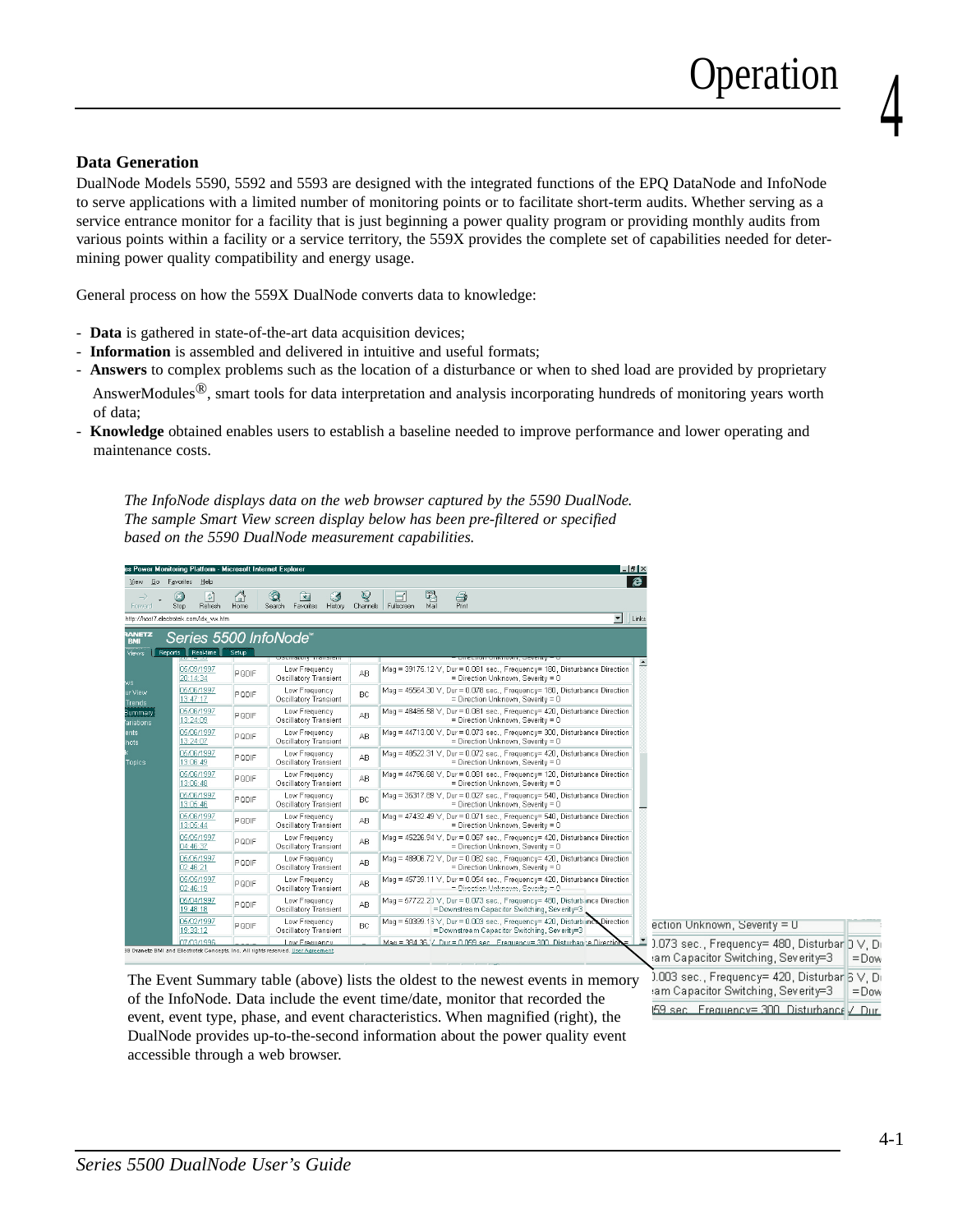# Operation

*This page intentionally left blank.*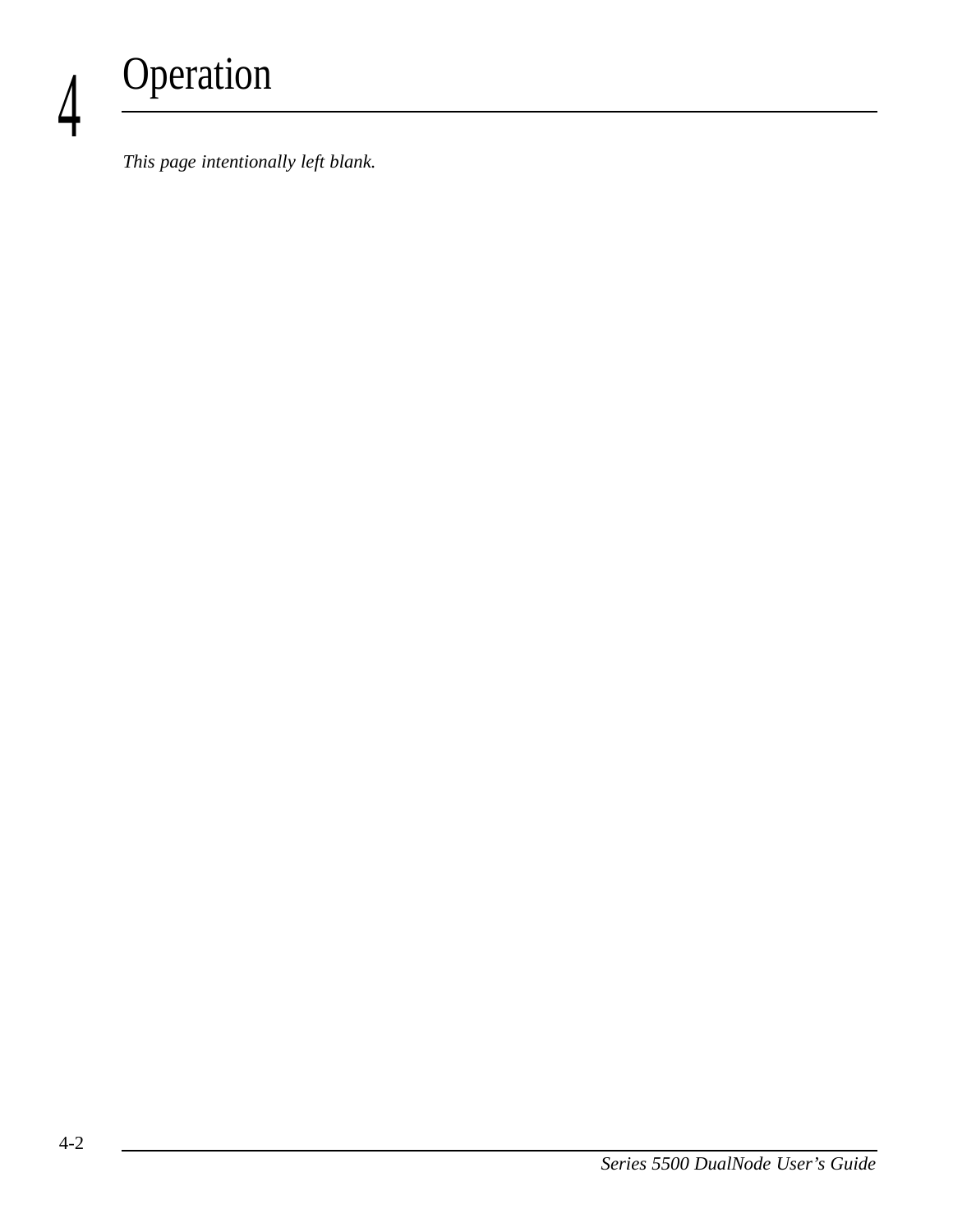# Appendix



## **DualNode Model 5593: Ratio and Magnitude Correction for Standard Dranetz-BMI Probes**

| 5593 PROBE Ratios  |            |                         |                |                    |           |             |  |  |
|--------------------|------------|-------------------------|----------------|--------------------|-----------|-------------|--|--|
| Probe              | Rating     | Output Signal<br>(mV/A) |                | Transducer Ratios* |           | Magnitude   |  |  |
|                    | [Amps RMS] | mV                      | A              | Primary            | Secondary | Correction* |  |  |
| <b>TR2019B</b>     | $1 - 300$  | 5                       | 1              | 300                | 1.50      | 1           |  |  |
| TR2022             | 10-1000    | 0.5                     | 1              | 1000               | 0.50      | 1           |  |  |
| TR2023             | 10-3000    | 0.5                     | 1              | 3000               | 1.50      | 1           |  |  |
| TR2500             | 10-500     | 3                       | 1              | 500                | 1.50      | 1           |  |  |
| TR2510             | $0.1 - 10$ | 150                     | 1              | 10                 | 1.50      | 1           |  |  |
| TR2520             | 300-3000   | 0.5                     | 1              | 3000               | 1.50      | 1           |  |  |
| RR3000 LEMFLEX     | 300        | 10                      | 1              | 300                | 3.00      | 1           |  |  |
|                    | 3000       | 1                       | 1              | 3000               | 3.00      | 1           |  |  |
| RR3035A / DRANFLEX | 300        | 5                       | 1              | 300                | 1.50      | 1           |  |  |
| 24, 36, 48 Inches  | 3000       | 0.5                     | 1              | 3000               | 1.50      | 1           |  |  |
|                    | $1 - 30$   | 100                     | 1              | 30                 | 3.00      | 1           |  |  |
| RR3035 LEMFLEX     | 300        | 10                      | 1              | 300                | 3.00      | 1           |  |  |
|                    | 3000       | 1                       | 1              | 3000               | 3.00      | 1           |  |  |
|                    | $1 - 30$   | 50                      | $\mathbf{1}$   | 30                 | 1.50      | 1           |  |  |
| RR3035A LEMFLEX    | 300        | 5                       | 1              | 300                | 1.50      | 1           |  |  |
|                    | 3000       | 0.5                     | 1              | 3000               | 1.50      | 1           |  |  |
| RR6035A / DRANFLEX | 600        | 2.5                     | $\overline{1}$ | 600                | 1.50      | 1           |  |  |
| 24, 36, 48 Inches  | 6000       | 0.25                    | $\mathbf{1}$   | 6000               | 1.50      | 1           |  |  |
|                    | $1 - 60$   | 50                      | $\mathbf{1}$   | 60                 | 3.00      | 1           |  |  |
| RR6035 LEMFLEX     | 600        | 5                       | 1              | 600                | 3.00      | 1           |  |  |
|                    | 6000       | 0.5                     | $\mathbf{1}$   | 6000               | 3.00      | 1           |  |  |
|                    | $1 - 60$   | 25                      | 1              | 60                 | 1.50      | 1           |  |  |
| RR6035A LEMFLEX    | 600        | 2.5                     | $\mathbf{1}$   | 600                | 1.50      | 1           |  |  |
|                    | 6000       | 0.25                    | 1              | 6000               | 1.50      | 1           |  |  |
| PR150 LEMPROBE     | 150        | 10                      | $\mathbf{1}$   | 150                | 1.50      | 1           |  |  |
| PR1500 LEMPROBE    | 1500       | 1                       | 1              | 1500               | 1.50      | 1           |  |  |
|                    |            |                         |                |                    |           |             |  |  |
| ISO-65X-5          | 10         | 300                     | 1              | 5                  | 1.50      | 1           |  |  |

\*Input these settings into the InfoNode/DataNode setup page when connecting the probe directly to the buss being measured.